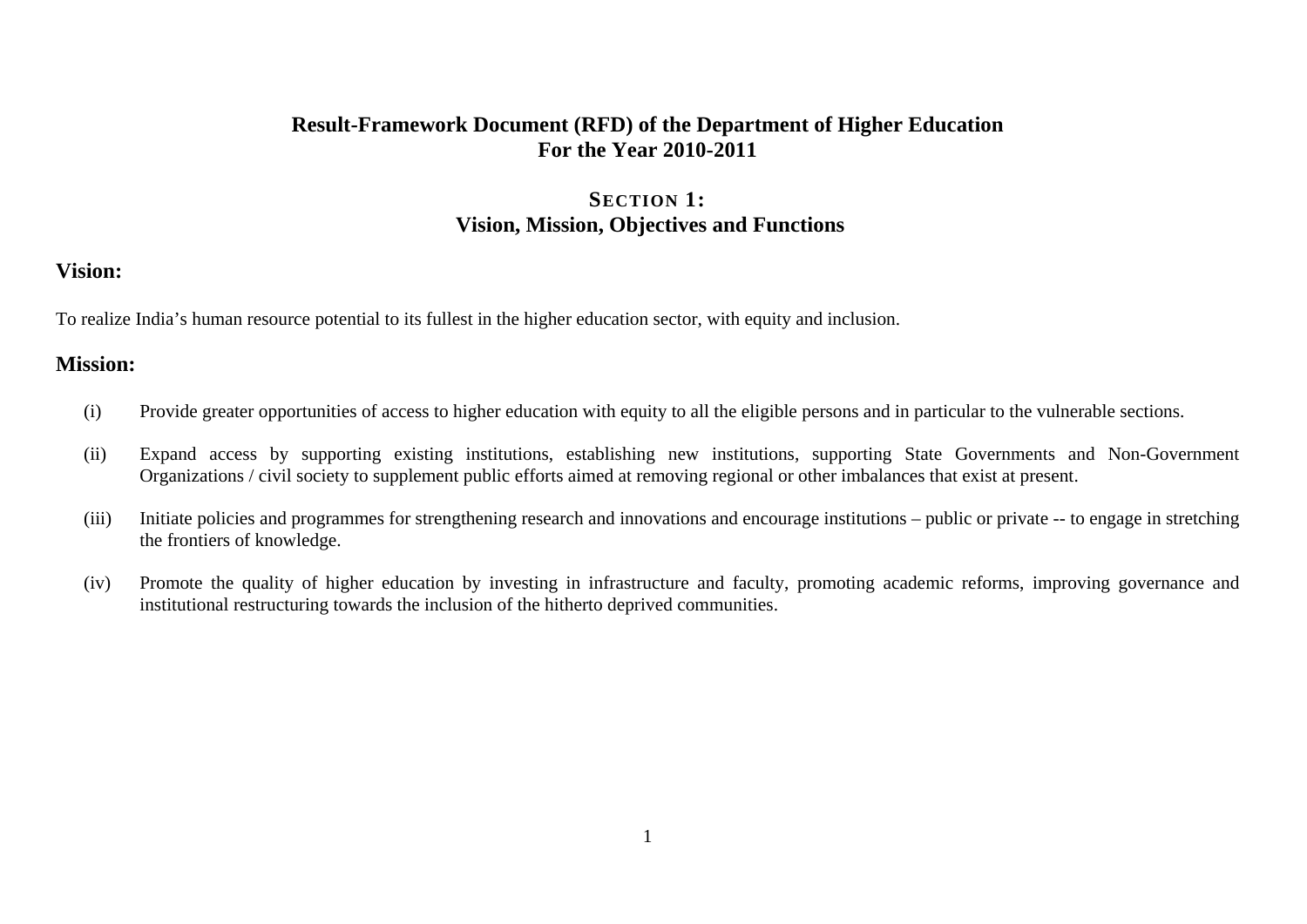### **Main Objectives:**

1. Access, Participation and Expansion

- To expand the higher education sector in all its modes of delivery to increase the Gross Enrolment Ratio (GER) in higher education to 15% by 2011- 12 and to 21% by XIIth Plan.
- To expand institutional base of higher education (including technical. professional and vocational education) by creating additional capacity in existing institutions, establishing new institutions and incentivising state governments and Non-Governmental Organizations / civil society.
- 2. Equity and Inclusion
	- To provide opportunities of higher education to socially deprived communities and remove disparities by promoting the inclusion of women, minorities and differently abled persons.
	- To remove regional imbalances in access to higher education by setting up of institutions in unserved and underserved areas.
- 3. Quality enhancement
	- To enhance plan support for infrastructure and faculty development in the institutions of higher learning and to attract talent towards careers in teaching and research.
	- To create conditions for knowledge generation through improved research facilities in universities and colleges.
	- To promote collaboration with International community, foreign governments, universities/institutions and regional and international institutions, for the advancement of universal knowledge and intellectual property rights.
	- To promote development of Indian languages.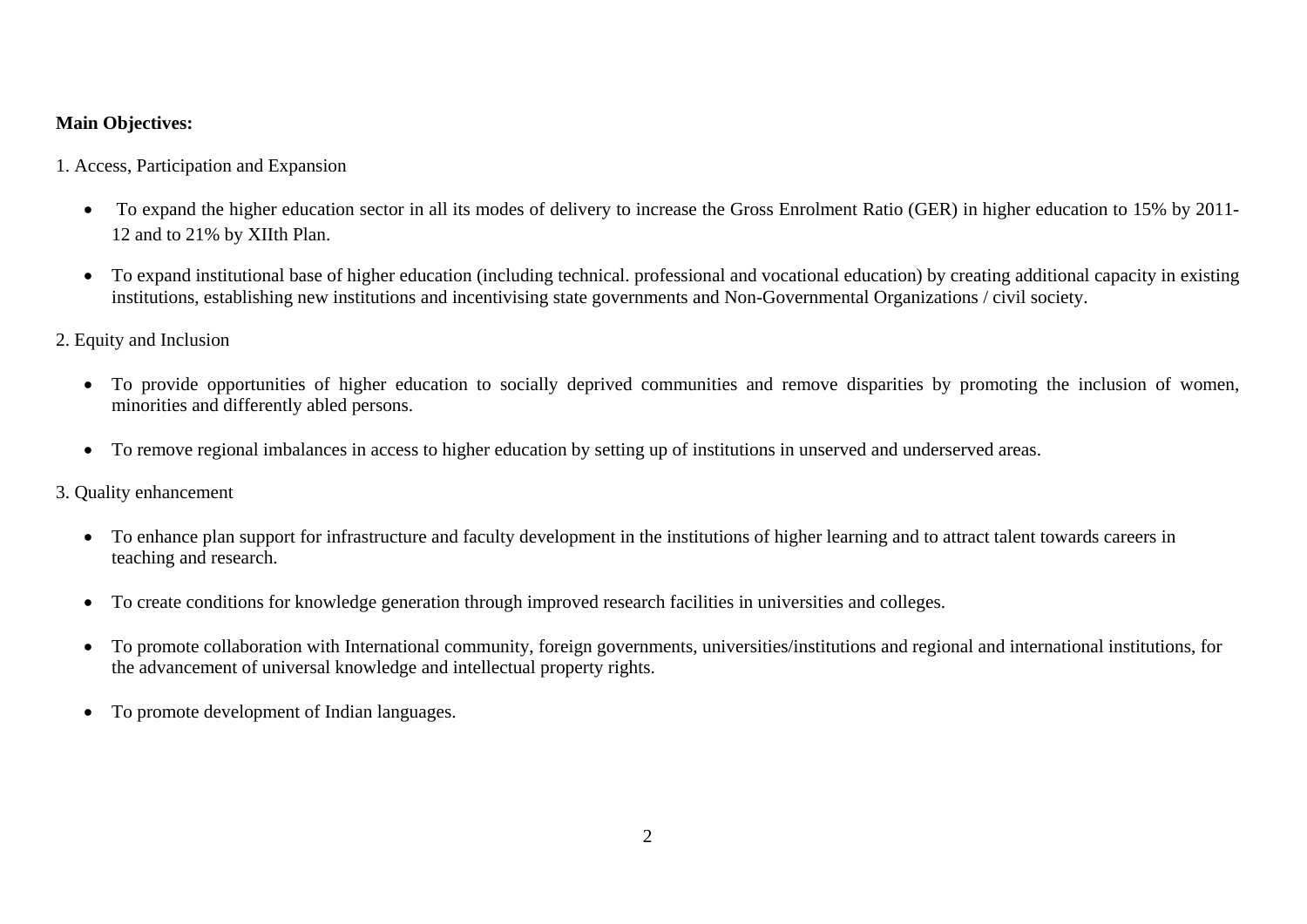#### 4. Governance reforms

- To promote autonomy, innovations and academic reforms in institutions of higher learning.
- To undertake institutional restructuring for improving efficiency, relevance and creativity in higher education.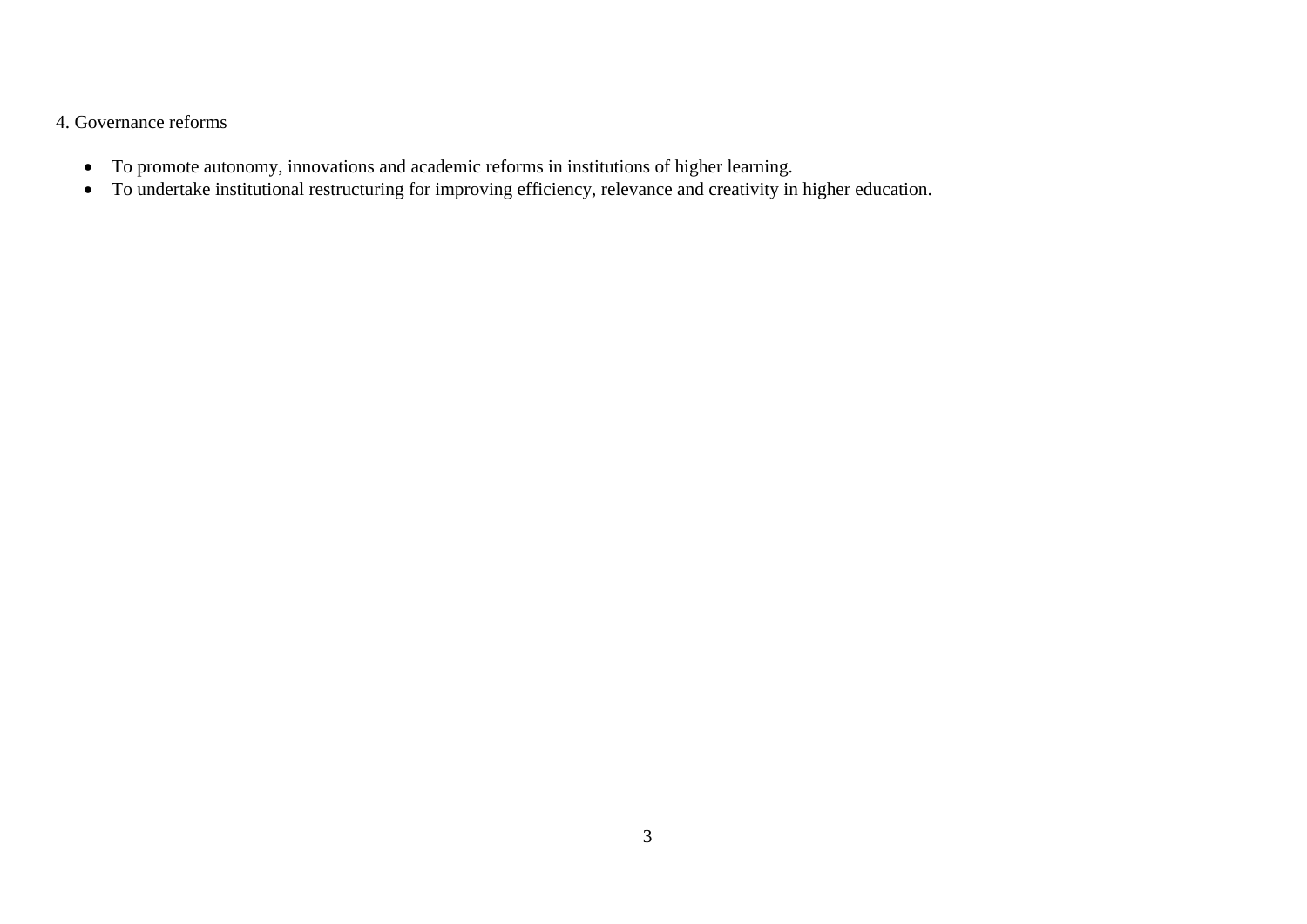| <b>Section 2 - Format of RFD</b> |
|----------------------------------|
|----------------------------------|

| Column1                  | Column <sub>2</sub> | <b>Column 3</b>                                                                                                                                                                      | <b>Column 4</b>                                                           |            | <b>Column 5</b> |                    |             | Column 6                       |                 |                 |
|--------------------------|---------------------|--------------------------------------------------------------------------------------------------------------------------------------------------------------------------------------|---------------------------------------------------------------------------|------------|-----------------|--------------------|-------------|--------------------------------|-----------------|-----------------|
| Objective                | Weight              | <b>Action</b>                                                                                                                                                                        | <b>Success</b>                                                            | Unit       | Weightag        |                    |             | <b>Target / Criteria Value</b> |                 |                 |
|                          |                     |                                                                                                                                                                                      | <b>Indicator</b>                                                          |            | e               | <b>Excelle</b>     | <b>Very</b> | Good                           | Fair            | Poor            |
|                          |                     |                                                                                                                                                                                      |                                                                           |            |                 | nt                 | Good        |                                |                 |                 |
|                          |                     |                                                                                                                                                                                      |                                                                           |            |                 | 100%               | 90%         | 80%                            | 70%             | 60%             |
| Access,<br>Participation | 25                  | Setting up of new<br>Central                                                                                                                                                         | Site selection                                                            | Numb<br>er | 2.0             | 13                 | 11          | 09                             | 07              | 05              |
| and<br>Expansion         |                     | Universities                                                                                                                                                                         | Commencemen<br>t of academic<br>operations                                | Numb<br>er | 2.0             | 13                 | 11          | 09                             | 07              | 05              |
|                          |                     | Subsidy<br>Interest<br>Scheme<br>on<br>Education Loans<br>for needy students                                                                                                         | of<br>Percentage<br>eligible<br>total<br>loan<br>applications<br>approved | $\%$       | 2.0             | 100                | 90          | 80                             | 70              | 60              |
|                          |                     | Establishing<br>Education<br>Finance<br>Corporation                                                                                                                                  | Submission of<br>Cabinet<br>the<br>Note                                   | Date       | 2.0             | $31 - 1 -$<br>2011 | 15-2-2011   | 28-2-2011                      | $15-3-$<br>2011 | $31-3-$<br>2011 |
|                          |                     | Removal<br>of<br>Regional<br><b>Imbalances</b><br>$\mathbf{b}$<br>of<br>establishment<br>Model<br>Degree<br>Colleges in 374<br>identified<br>educationally<br>backward<br>districts. | Colleges<br>approved<br>by<br>UGC or Deptt.<br>of HE                      | Numb<br>er | 2.0             | 110                | 100         | 90                             | 80              | 70              |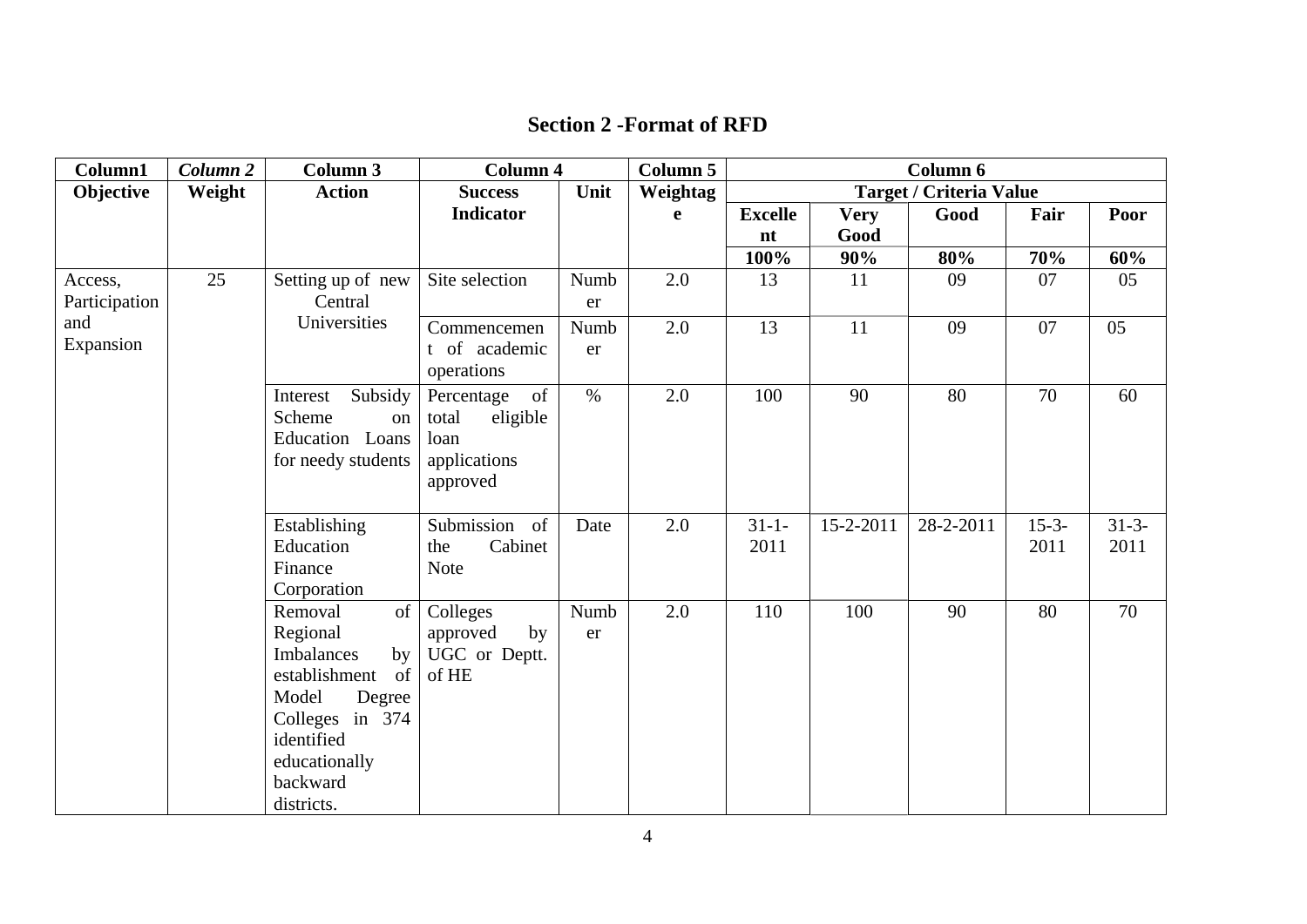| Column1   | Column 2 | Column 3                | <b>Column 4</b>           |      | <b>Column 5</b> | Column 6       |             |                                |                |                |
|-----------|----------|-------------------------|---------------------------|------|-----------------|----------------|-------------|--------------------------------|----------------|----------------|
| Objective | Weight   | <b>Action</b>           | <b>Success</b>            | Unit | <b>Weightag</b> |                |             | <b>Target / Criteria Value</b> |                |                |
|           |          |                         | <b>Indicator</b>          |      | $\mathbf e$     | <b>Excelle</b> | <b>Very</b> | Good                           | Fair           | Poor           |
|           |          |                         |                           |      |                 | nt             | Good        |                                |                |                |
|           |          |                         |                           |      |                 | 100%           | 90%         | 80%                            | 70%            | 60%            |
|           |          | Operationalisatio       | Commencemen               | Numb | 2.0             | 10             | 7           | 5                              | $\overline{4}$ | 3              |
|           |          | n of 10 new NITs        | t of academic             | er   |                 |                |             |                                |                |                |
|           |          |                         | operations                |      |                 |                |             |                                |                |                |
|           |          | <b>National Mission</b> | Providing                 | Numb | 1.0             |                |             |                                |                |                |
|           |          | on Education            | Connectivity to           | er   |                 | 90             | 70          | 50                             | 40             | 30             |
|           |          | through ICT             | (a)                       |      |                 |                |             |                                |                |                |
|           |          |                         | Universitie               |      |                 |                |             |                                |                |                |
|           |          |                         | S                         |      |                 |                |             |                                |                |                |
|           |          |                         | (b) Colleges/             | Numb | 1.0             | 7000           | 6500        | 6000                           | 5000           | 4000           |
|           |          |                         | Polytechnic               | er   |                 |                |             |                                |                |                |
|           |          |                         | ${\bf S}$                 |      |                 |                |             |                                |                |                |
|           |          | Building of the         | Commencemen               | Numb | 2.0             | $\overline{7}$ | 6           | 5                              | $\overline{4}$ | $\overline{3}$ |
|           |          | campuses of new         | of                        | er   |                 |                |             |                                |                |                |
|           |          | <b>IITs</b>             | construction<br>work      |      |                 |                |             |                                |                |                |
|           |          |                         | the<br>at                 |      |                 |                |             |                                |                |                |
|           |          |                         | permanent<br>campus sites |      |                 |                |             |                                |                |                |
|           |          |                         |                           |      |                 |                |             |                                |                |                |
|           |          | Operationalisatio       | Commencemen               | Numb | 2.0             | $\overline{4}$ | 3           | $-$                            | --             | $\overline{2}$ |
|           |          | n of new IIMs           | t of academic             | er   |                 |                |             |                                |                |                |
|           |          |                         | operations                |      |                 |                |             |                                |                |                |
|           |          | Setting up of 20        | Submission of             | Date | 1.0             | $31 - 7 -$     | 31-8-2010   | $\overline{30} - 9 - 2010$     | $31 - 10$      | $30-11-$       |
|           |          | new IIITs               | <b>Cabinet Note</b>       |      |                 | 2010           |             |                                | 2010           | 2010           |
|           |          |                         |                           |      |                 |                |             |                                |                |                |
|           |          | Financial               | Polytechnics              | Numb | 2.0             | 25             | 22          | 17                             | 13             | 8              |
|           |          | assistance for          | provided                  | er   |                 |                |             |                                |                |                |
|           |          | setting up of New       | financial                 |      |                 |                |             |                                |                |                |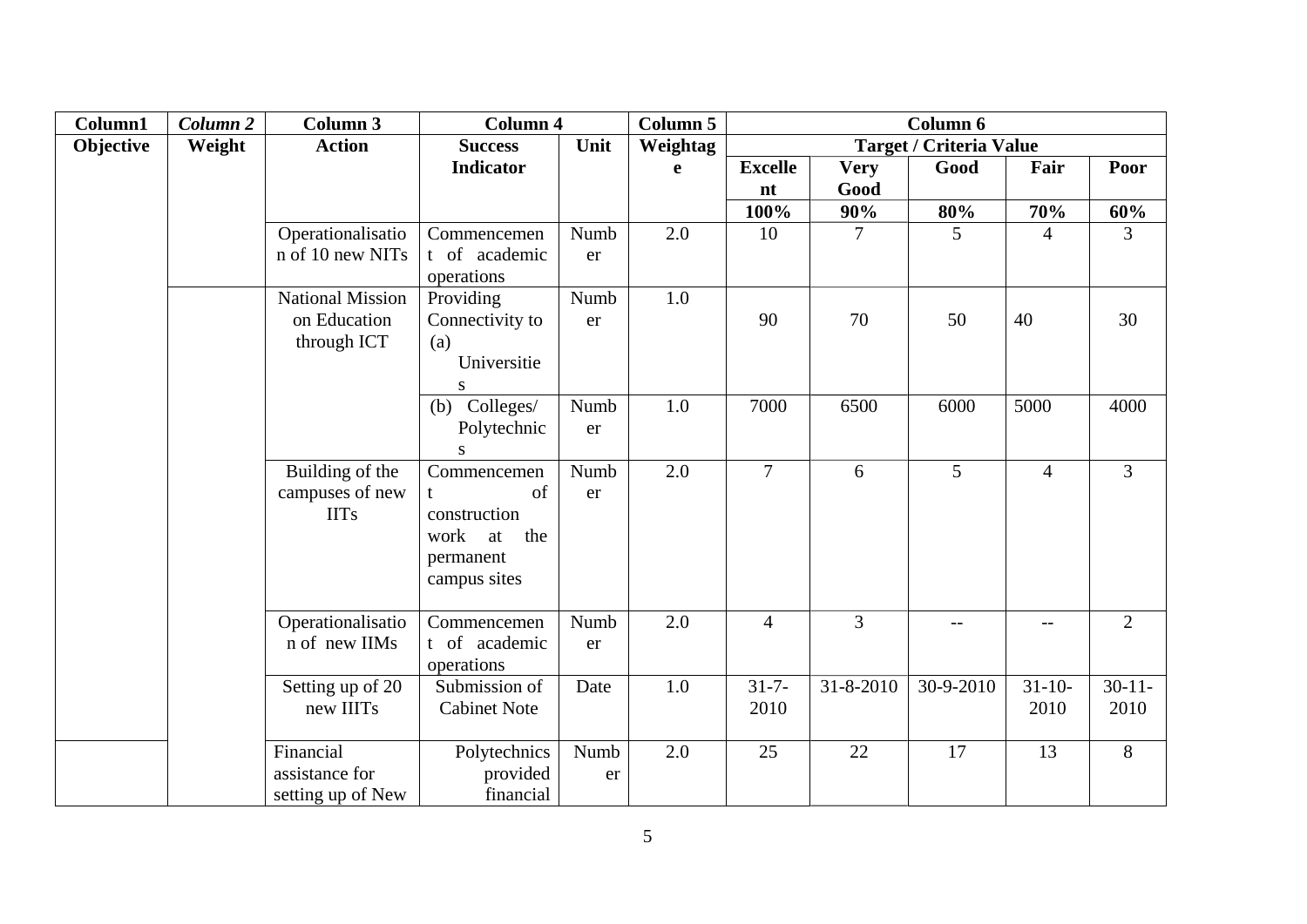| Column1    | Column <sub>2</sub> | Column 3                 | <b>Column 4</b>                        |      | <b>Column 5</b> | Column 6       |             |                                |                |        |
|------------|---------------------|--------------------------|----------------------------------------|------|-----------------|----------------|-------------|--------------------------------|----------------|--------|
| Objective  | Weight              | <b>Action</b>            | <b>Success</b>                         | Unit | Weightag        |                |             | <b>Target / Criteria Value</b> |                |        |
|            |                     |                          | Indicator                              |      | e               | <b>Excelle</b> | <b>Very</b> | Good                           | Fair           | Poor   |
|            |                     |                          |                                        |      |                 | nt             | Good        |                                |                |        |
|            |                     |                          |                                        |      |                 | 100%           | 90%         | 80%                            | 70%            | 60%    |
|            |                     | Polytechnics             | assistance                             |      |                 |                |             |                                |                |        |
|            |                     |                          |                                        |      |                 |                |             |                                |                |        |
|            |                     |                          |                                        |      |                 |                |             |                                |                |        |
|            |                     | Financial                | Polytechnics                           | Numb | 2.0             | 100            | 90          | 70                             | 60             | 50     |
|            |                     | assistance for           | provided<br>first<br>installment<br>of | er   |                 |                |             |                                |                |        |
|            |                     | upgradation of           | financial                              |      |                 |                |             |                                |                |        |
|            |                     | existing<br>polytechnics | assistance                             |      |                 |                |             |                                |                |        |
|            |                     | Skill                    | Persons trained                        | Numb | 2.0             | 1,00,000       | 70,000      | 65,000                         | 60,000         | 55,000 |
|            |                     | Development of           |                                        | er   |                 |                |             |                                |                |        |
|            |                     | population in            |                                        |      |                 |                |             |                                |                |        |
|            |                     | adjoining areas          |                                        |      |                 |                |             |                                |                |        |
|            |                     | through                  |                                        |      |                 |                |             |                                |                |        |
|            |                     | Community                |                                        |      |                 |                |             |                                |                |        |
|            |                     | Polytechnics             |                                        |      |                 |                |             |                                |                |        |
| Equity and | 13                  | Implementation           | Differently                            | Numb | 2.0             | 2300           | 2070        | 1840                           | 1610           | 1380   |
| Inclusion  |                     | of the Scheme for        | Abled persons                          | er   |                 |                |             |                                |                |        |
|            |                     | Integrating              | covered                                |      |                 |                |             |                                |                |        |
|            |                     | Differently Abled        |                                        |      |                 |                |             |                                |                |        |
|            |                     | Persons in the           |                                        |      |                 |                |             |                                |                |        |
|            |                     | mainstream of            |                                        |      |                 |                |             |                                |                |        |
|            |                     | Technical and            |                                        |      |                 |                |             |                                |                |        |
|            |                     | Vocational               |                                        |      |                 |                |             |                                |                |        |
|            |                     | Education                |                                        |      |                 |                |             |                                |                |        |
|            |                     | Implementation           | Annual                                 | $\%$ | 3.0             | 10             | 9           | 8                              | $\overline{7}$ | 6      |
|            |                     | of<br>Central            | percentage                             |      |                 |                |             |                                |                |        |
|            |                     | Educational              | expansion<br>in                        |      |                 |                |             |                                |                |        |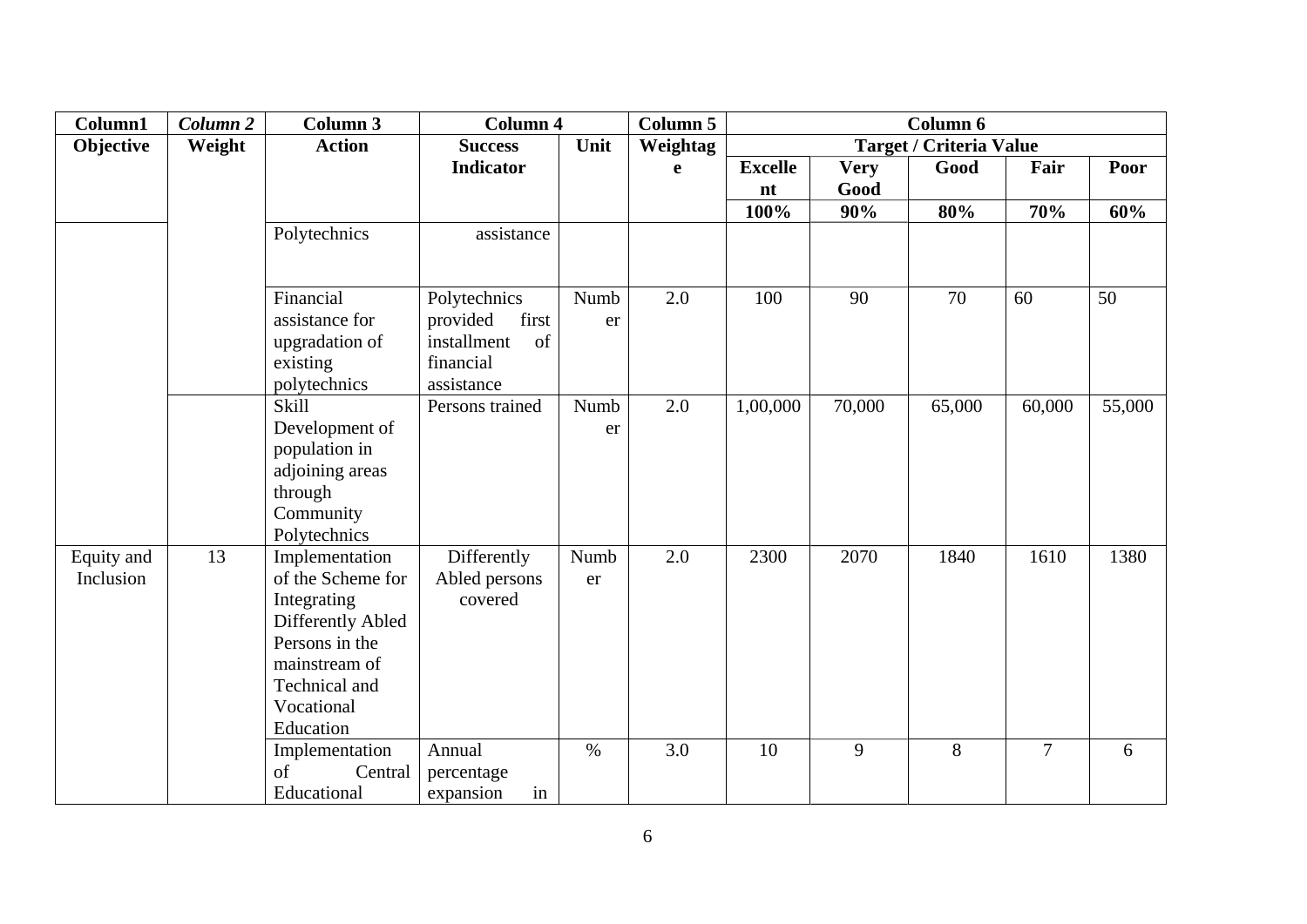| Column1   | Column <sub>2</sub> | <b>Column 3</b>                                                                                        | <b>Column 4</b>                                                                                               |            | Column 5 | Column 6                               |                                         |                                      |              |                                            |
|-----------|---------------------|--------------------------------------------------------------------------------------------------------|---------------------------------------------------------------------------------------------------------------|------------|----------|----------------------------------------|-----------------------------------------|--------------------------------------|--------------|--------------------------------------------|
| Objective | Weight              | <b>Action</b>                                                                                          | <b>Success</b>                                                                                                | Unit       | Weightag |                                        |                                         | <b>Target / Criteria Value</b>       |              |                                            |
|           |                     |                                                                                                        | <b>Indicator</b>                                                                                              |            | e        | <b>Excelle</b>                         | <b>Very</b>                             | Good                                 | Fair         | Poor                                       |
|           |                     |                                                                                                        |                                                                                                               |            |          | nt                                     | Good                                    |                                      |              |                                            |
|           |                     |                                                                                                        |                                                                                                               |            |          | 100%                                   | 90%                                     | 80%                                  | 70%          | 60%                                        |
|           |                     | Institutions<br>(Reservation<br>in<br>Admission)<br>Act,<br>2006                                       | capacity in each<br>Central<br>Educational<br>Institution.                                                    |            |          |                                        |                                         |                                      |              |                                            |
|           |                     | Opening of new<br>campus<br>of<br>Aligarh Muslim<br>University<br>(AMU)                                | Commencemen<br>t of operations<br>at<br>(i) Murshidabad<br>(West<br>Bengal) and<br>(ii)Malappuram<br>(Kerala) | Date       | 4.0      | $31 - 12$<br>2010<br>$31 - 12$<br>2010 | $31-01-$<br>2011<br>$31 - 01 -$<br>2011 | $28-02-$<br>2011<br>$28-02-$<br>2011 | $ -$<br>$--$ | $31 - 03 -$<br>2011<br>$31 - 03 -$<br>2011 |
|           |                     | Establishment of<br>model<br>degree<br>colleges<br>in<br>Minority<br>Concentration<br><b>Districts</b> | Colleges<br>approved<br>by<br><b>UGC</b><br><b>or</b><br>of<br>Department<br><b>HE</b>                        | Numb<br>er | 2.0      | 25                                     | 22                                      | 20                                   | 18           | 16                                         |
|           |                     | Financial<br>assistance for<br>construction of<br>Women's Hostel                                       | Polytechnics<br>provided<br>first<br>of<br>installment<br>financial<br>assistance                             | Numb<br>er | 2.0      | 100                                    | 90                                      | 70                                   | 50           | 30                                         |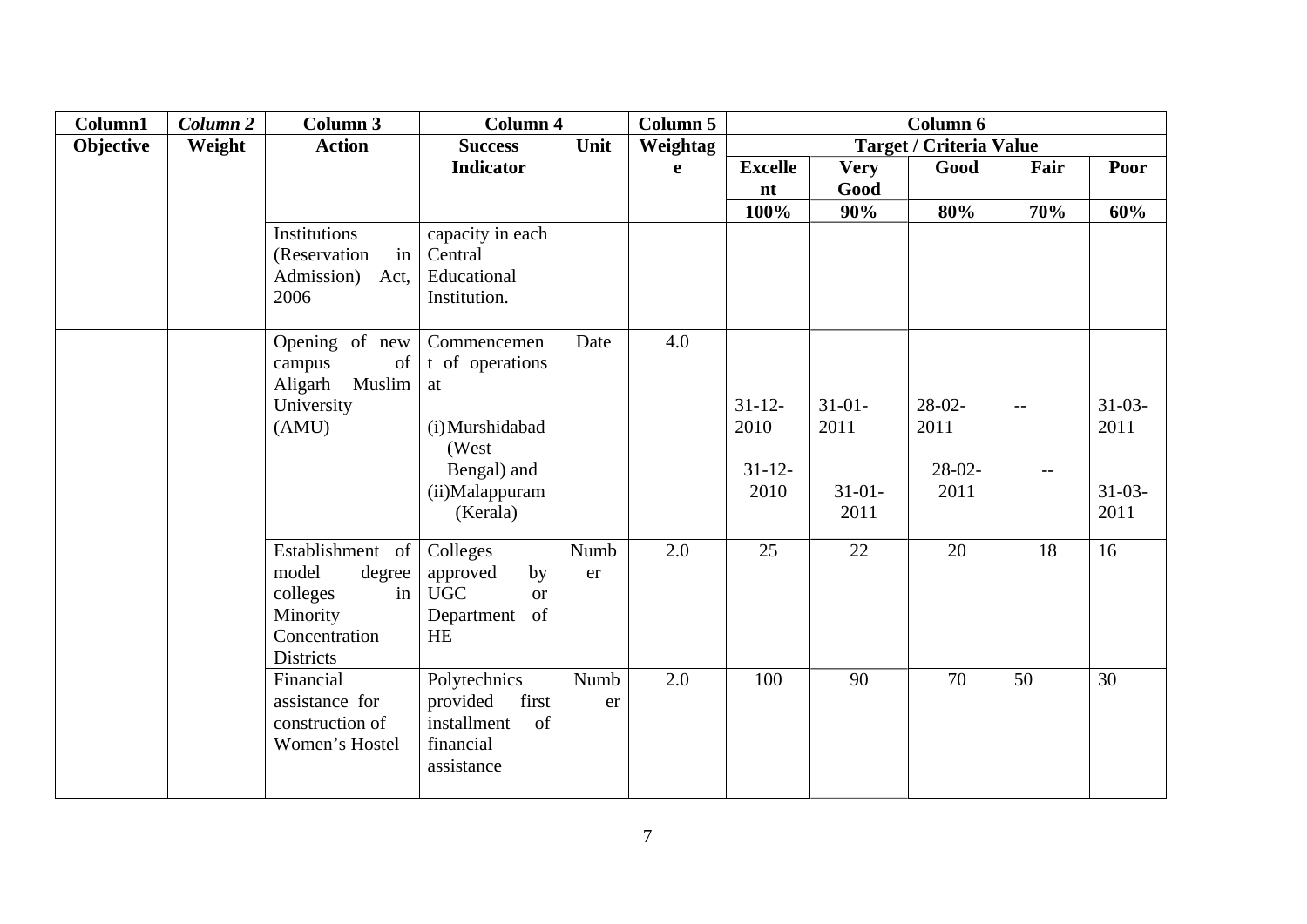| Column1                    | Column 2 | <b>Column 3</b>                                                                                        | <b>Column 4</b>                                            |            | Column 5 | Column 6            |                     |                                |                     |                     |
|----------------------------|----------|--------------------------------------------------------------------------------------------------------|------------------------------------------------------------|------------|----------|---------------------|---------------------|--------------------------------|---------------------|---------------------|
| Objective                  | Weight   | <b>Action</b>                                                                                          | <b>Success</b>                                             | Unit       | Weightag |                     |                     | <b>Target / Criteria Value</b> |                     |                     |
|                            |          |                                                                                                        | <b>Indicator</b>                                           |            | e        | <b>Excelle</b>      | <b>Very</b>         | Good                           | Fair                | Poor                |
|                            |          |                                                                                                        |                                                            |            |          | nt                  | Good                |                                |                     |                     |
|                            |          |                                                                                                        |                                                            |            |          | 100%                | 90%                 | 80%                            | 70%                 | 60%                 |
| Quality<br>Enhanceme<br>nt | 21       | Setting<br>up<br>Innovation<br>Universities                                                            | Submission of<br><b>Cabinet Note</b>                       | Date       | 2.0      | $30-09-$<br>2010    | $31 - 10 -$<br>2011 | $30 - 11 -$<br>2011            | $15-01-$<br>2011    | $31 - 01 -$<br>2011 |
|                            |          | Independent<br>Review of the 4<br>Research                                                             | Completion of<br>review of :-                              | Date       |          |                     |                     |                                |                     |                     |
|                            |          | Councils.                                                                                              | <b>ICHR</b><br>(i)                                         |            | 1.0      | $31 - 1 -$<br>2011  | $15-02-$<br>2011    | $28-02-$<br>2011               | $15-03-$<br>2011    | $30-03-$<br>2011    |
|                            |          |                                                                                                        | <b>ICPR</b><br>(ii)                                        |            | 1.0      | $31 - 1 -$<br>2011  | $15-02-$<br>2011    | $28-02-$<br>2011               | $15-03-$<br>2011    | $30-03-$<br>2011    |
|                            |          |                                                                                                        | <b>ICSSR</b><br>(iii)                                      |            | 1.0      | $31 - 1 -$<br>2011  | $15-02-$<br>2011    | $28-02-$<br>2011               | $15-03-$<br>2011    | $30-03-$<br>2011    |
|                            |          |                                                                                                        | <b>IIAS</b><br>(iv)                                        |            | 1.0      | $31 - 1 -$<br>2011  | $15-02-$<br>2011    | $28-02-$<br>2011               | $15-03-$<br>2011    | $30-03-$<br>2011    |
|                            |          | Implementation<br>of Technical<br><b>Education Quality</b><br>Improvement<br>Programme-<br>(TEQUIP) II | Submission<br>of<br><b>Cabinet Note</b>                    | Date       | 2.0      | $31 - 05 -$<br>2010 | $30 - 06 -$<br>2010 | $31-07-$<br>2010               | $30 - 08 -$<br>2010 | $30-09-$<br>2010    |
|                            |          | Implementation<br>of the<br>Apprenticeship<br><b>Training Scheme</b>                                   | Graduate<br>Engineers<br>and<br>Diploma<br>holders trained | Numb<br>er | 2.0      | 70,000              | 60,000              | 50,000                         | 40,000              | 30,000              |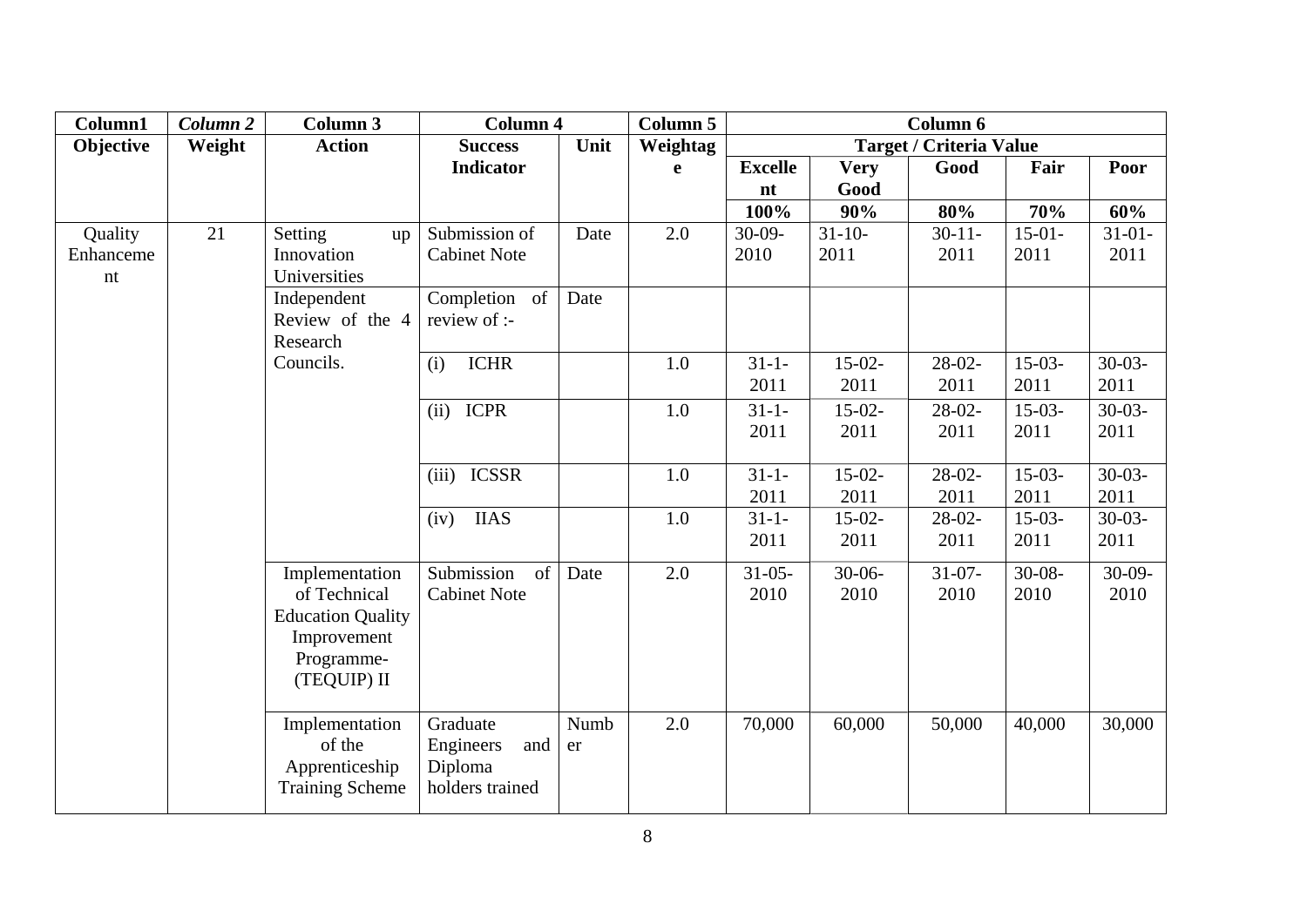| Column1   | Column 2 | Column 3                           | <b>Column 4</b>         |        | Column 5    | Column 6         |             |                                |             |             |
|-----------|----------|------------------------------------|-------------------------|--------|-------------|------------------|-------------|--------------------------------|-------------|-------------|
| Objective | Weight   | <b>Action</b>                      | <b>Success</b>          | Unit   | Weightag    |                  |             | <b>Target / Criteria Value</b> |             |             |
|           |          |                                    | <b>Indicator</b>        |        | $\mathbf e$ | <b>Excelle</b>   | <b>Very</b> | Good                           | Fair        | Poor        |
|           |          |                                    |                         |        |             | nt               | Good        |                                |             |             |
|           |          |                                    |                         |        |             | 100%             | 90%         | 80%                            | 70%         | 60%         |
|           |          | Scheme for                         | Submission<br>of        | Date   | 2.0         | $31 - 12 -$      | $31 - 01 -$ | 28-2-2011                      | $15-03-$    | $31-03-$    |
|           |          | establishment of                   | <b>Cabinet Note</b>     |        |             | 2010             | 2011        |                                | 2011        | 2011        |
|           |          | 50 centres for                     |                         |        |             |                  |             |                                |             |             |
|           |          | training and                       |                         |        |             |                  |             |                                |             |             |
|           |          | research in                        |                         |        |             |                  |             |                                |             |             |
|           |          | frontier areas of                  |                         |        |             |                  |             |                                |             |             |
|           |          | Science and                        |                         |        |             |                  |             |                                |             |             |
|           |          | Technology                         |                         |        |             |                  |             |                                |             |             |
|           |          | Scheme for                         | Submission<br>of        | Date   | 2.0         | $31 - 12 -$      | $31 - 01 -$ | $28-02-$                       | $15-03-$    | $31-03-$    |
|           |          | upgrading 200                      | <b>Cabinet Note</b>     |        |             | 2010             | 2011        | 2011                           | 2011        | 2011        |
|           |          | Engineering                        |                         |        |             |                  |             |                                |             |             |
|           |          | Colleges                           |                         |        |             |                  |             |                                |             |             |
|           |          | Operationalisatio                  | Filling up of           | $%$ of | 2.0         | 100              | 90          | 80                             | 75          | 60          |
|           |          | n of Centres for                   | Sanctioned              | Sancti |             |                  |             |                                |             |             |
|           |          | Development of                     | Posts as on 01-         | oned   |             |                  |             |                                |             |             |
|           |          | Pali and Prakrit                   | 04-2010                 | Posts  |             |                  | $31 - 10$   | $30 - 11$                      |             |             |
|           |          | Full                               | Appointment of          | Date   | 2.0         | $30-09-$<br>2010 | 2010        |                                | $31 - 12 -$ | $31 - 01 -$ |
|           |          | Operationalisatio<br>n of National | <b>Project Director</b> |        |             |                  |             | 2010                           | 2010        | 2011.       |
|           |          | Translation                        |                         |        |             |                  |             |                                |             |             |
|           |          | Mission                            |                         |        |             |                  |             |                                |             |             |
|           |          | (NTM)                              |                         |        |             |                  |             |                                |             |             |
|           |          | Operationalisatio                  | Decision of             | Date   | 1.0         | 31.08.20         | $30-09-$    | $31 - 10$                      | $30 - 11 -$ | $31 - 12$   |
|           |          | n of scheme for                    | <b>EFC</b>              |        |             | 10               | 2010        | 2010                           | 2010        | 2010.       |
|           |          | Classical                          |                         |        |             |                  |             |                                |             |             |
|           |          | Languages-                         |                         |        |             |                  |             |                                |             |             |
|           |          | Telugu and                         |                         |        |             |                  |             |                                |             |             |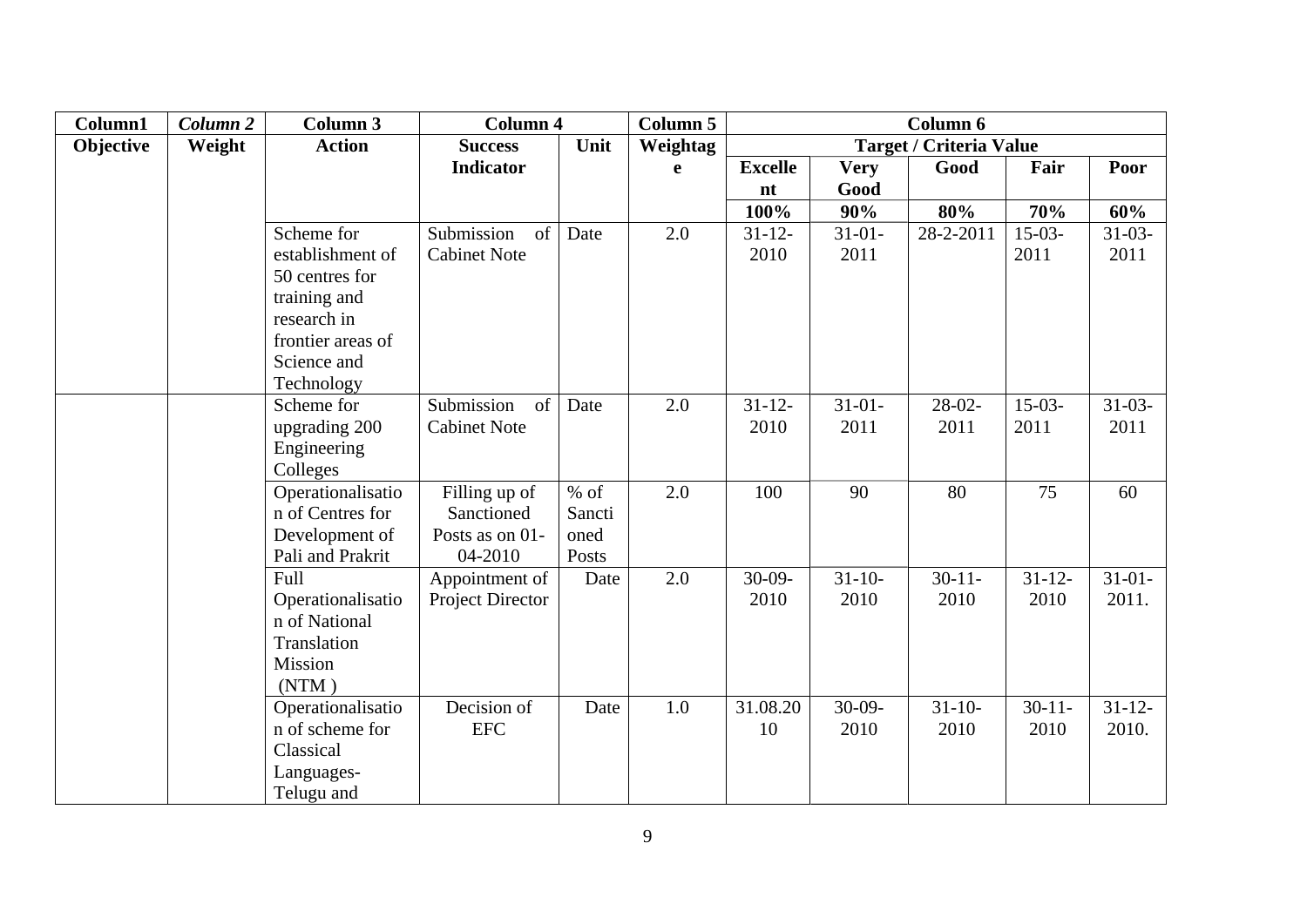| Column1    | Column 2 | Column 3                   | <b>Column 4</b>     |      | <b>Column 5</b> | Column 6       |             |                                |            |             |
|------------|----------|----------------------------|---------------------|------|-----------------|----------------|-------------|--------------------------------|------------|-------------|
| Objective  | Weight   | <b>Action</b>              | <b>Success</b>      | Unit | Weightag        |                |             | <b>Target / Criteria Value</b> |            |             |
|            |          |                            | <b>Indicator</b>    |      | e               | <b>Excelle</b> | <b>Very</b> | Good                           | Fair       | Poor        |
|            |          |                            |                     |      |                 | nt             | Good        |                                |            |             |
|            |          |                            |                     |      |                 | 100%           | 90%         | 80%                            | 70%        | 60%         |
|            |          | Kannada                    |                     |      |                 |                |             |                                |            |             |
|            |          | Selection of the           | Recommendatio       | Date | 2.0             | $30 - 11$      | $31 - 12$   | $31 - 01 -$                    | $28-02-$   | $31-03-$    |
|            |          | Director, Central          | n of Search-        |      |                 | 2010           | 2010        | 2011                           | 2011       | 2011        |
|            |          | Institute of               | cum-Selection       |      |                 |                |             |                                |            |             |
|            |          | <b>Classical Tamil</b>     | Committee           |      |                 |                |             |                                |            |             |
| Governance | 28       | Establishment<br>of        | Submission of       | Date | 9.0             | $31 - 12$      | $15-01-$    | $31 - 01 -$                    | $15 - 2 -$ | $28-02-$    |
| Reforms.   |          | NCHER.                     | Cabinet note        |      |                 | 2010           | 2011        | 2011                           | 2011       | 2011        |
|            |          |                            |                     |      |                 |                |             |                                |            |             |
|            |          | for<br>Strategy            | Finalisation of     | Date | 2.0             | $31 - 08 -$    | $30-09-$    | $30-11-$                       | $21 - 12$  | $31-01-$    |
|            |          | achieving GER of           | <b>Concept Note</b> |      |                 | 2010           | 2010        | 2010                           | 2010       | 2011        |
|            |          | 30 by 2020                 |                     |      |                 |                |             |                                |            |             |
|            |          | Establishment<br>of        | Commencemen         | Date | 3.0             | $02 - 10 -$    | $31 - 10$   | $31 - 01 -$                    | $15-03-$   | $31-03-$    |
|            |          | Mahatma Gandhi             | t of operations     |      |                 | 2010           | 2010        | 2011                           | 2011       | 2011        |
|            |          | Institute<br>of            | of the Institute    |      |                 |                |             |                                |            |             |
|            |          | for<br>Education           |                     |      |                 |                |             |                                |            |             |
|            |          | $\&$<br>Peace              |                     |      |                 |                |             |                                |            |             |
|            |          | Sustainable                |                     |      |                 |                |             |                                |            |             |
|            |          | Development                |                     |      |                 |                |             |                                |            |             |
|            |          | Strategy for               | Finalisation of     | Date | 2.0             | $31 - 08 -$    | $31 - 10$   | $30-11-$                       | $31 - 12$  | $31 - 01 -$ |
|            |          | Internationalisatio        | <b>Concept Note</b> |      |                 | 2010           | 2010        | 2010                           | 2010       | 2011        |
|            |          | n of Higher                |                     |      |                 |                |             |                                |            |             |
|            |          | Education                  |                     |      |                 |                |             |                                |            |             |
|            |          | $\sigma$ f<br>Digitisation | Commencemen         | Date | 3.0             | $31 - 12$      | $31 - 01 -$ | $28-02-$                       | $15-03-$   | $31-03-$    |
|            |          | Copyright                  | t of digitisation   |      |                 | 2010           | 2011        | 2011                           | 2011       | 2011        |
|            |          | document                   |                     |      |                 |                |             |                                |            |             |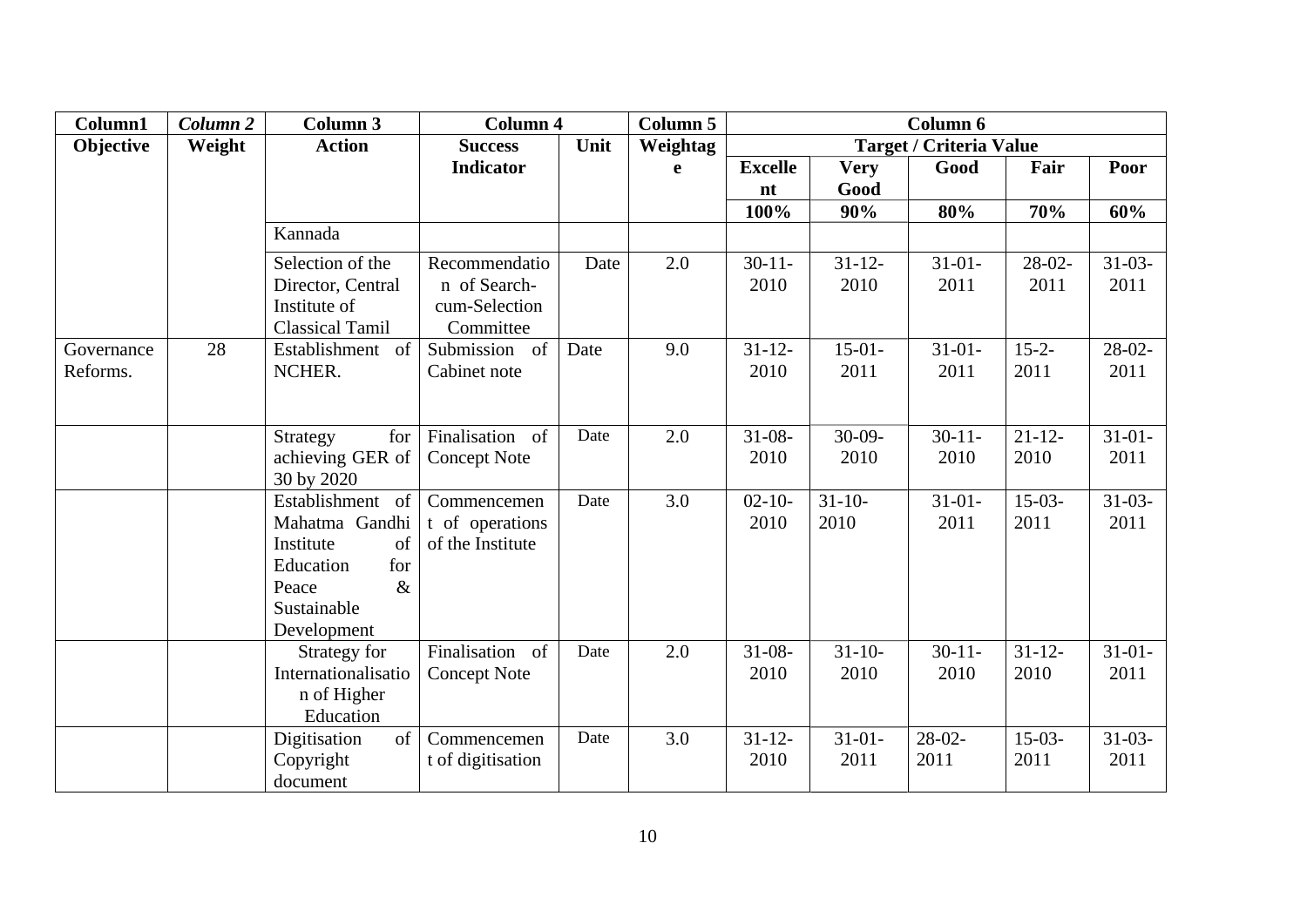| Column1                                          | Column <sub>2</sub> | Column 3                                                                 | <b>Column 4</b>                                                         |      | Column 5 | Column 6            |                     |                                |                   |                     |
|--------------------------------------------------|---------------------|--------------------------------------------------------------------------|-------------------------------------------------------------------------|------|----------|---------------------|---------------------|--------------------------------|-------------------|---------------------|
| Objective                                        | Weight              | <b>Action</b>                                                            | <b>Success</b>                                                          | Unit | Weightag |                     |                     | <b>Target / Criteria Value</b> |                   |                     |
|                                                  |                     |                                                                          | <b>Indicator</b>                                                        |      | e        | <b>Excelle</b>      | <b>Very</b>         | Good                           | Fair              | Poor                |
|                                                  |                     |                                                                          |                                                                         |      |          | nt                  | Good                |                                |                   |                     |
|                                                  |                     |                                                                          |                                                                         |      |          | 100%                | 90%                 | 80%                            | 70%               | 60%                 |
|                                                  |                     | Dematerialization<br>of Certificates of<br>Educational<br>Qualifications | Commencemen<br>Pilot<br>of<br>t<br>Project                              | Date | 3.0      | $30-09-$<br>2010    | $15 - 10 -$<br>2010 | $31 - 10$<br>2010              | $30 - 11$<br>2010 | $31 - 12 -$<br>2010 |
|                                                  |                     | Amendment<br>of<br><b>IIT Act 1961</b>                                   | Submission of<br><b>Cabinet Note</b><br>for inclusion of<br>8 new IITs. | Date | 2.0      | $31 - 08 -$<br>2010 | $30-09-$<br>2010    | $31 - 10$<br>2010              | $30 - 11$<br>2010 | $31 - 12$<br>2010   |
|                                                  |                     | Conversion<br>of<br>Institute<br>of<br>Technology,<br>BHU into an IIT    | Submission of<br><b>Cabinet Note</b>                                    | Date | 2.0      | $31 - 08 -$<br>2010 | $30-09-$<br>2010    | $31 - 10$<br>2010              | $30-11-$<br>2010  | $31 - 12$<br>2010   |
|                                                  |                     | Formulation<br>of<br><b>IIIT</b> Act                                     | Submission of<br><b>Cabinet Note</b>                                    | Date | 2.0      | $31 - 10$<br>2010   | $15 - 12$<br>2010   | $30-01-$<br>2011               | $28-02-$<br>2011  | $31-03-$<br>2011    |
| Efficient<br>Functioning<br>of the RFD<br>System | 5                   | Timely<br>submission<br>of<br>Draft for approval                         | On-time<br>submission                                                   | Date | 2.0      | $5 - 3 -$<br>2010   | 8-3-2010            | $9 - 3 - 2010$                 | $11-3-$<br>2010   |                     |
|                                                  |                     | Timely<br>submission<br>of<br>Results                                    | On-time<br>submission                                                   | Date | 1.0      | $2 - 5 -$<br>2011   | $3 - 5 - 2011$      | $4 - 5 - 2011$                 | $5 - 5 -$<br>2011 | $6 - 5 -$<br>2011   |
|                                                  |                     | Finalise<br>a<br>Strategic Plan                                          | Finalise the<br>Strategic Plan<br>for next 5 years                      | Date | 2.0      | $10-12-$<br>2010    | $15 - 12$<br>2010   | $20-12-$<br>2010               | $24 - 12$<br>2010 | $31 - 12$<br>2010   |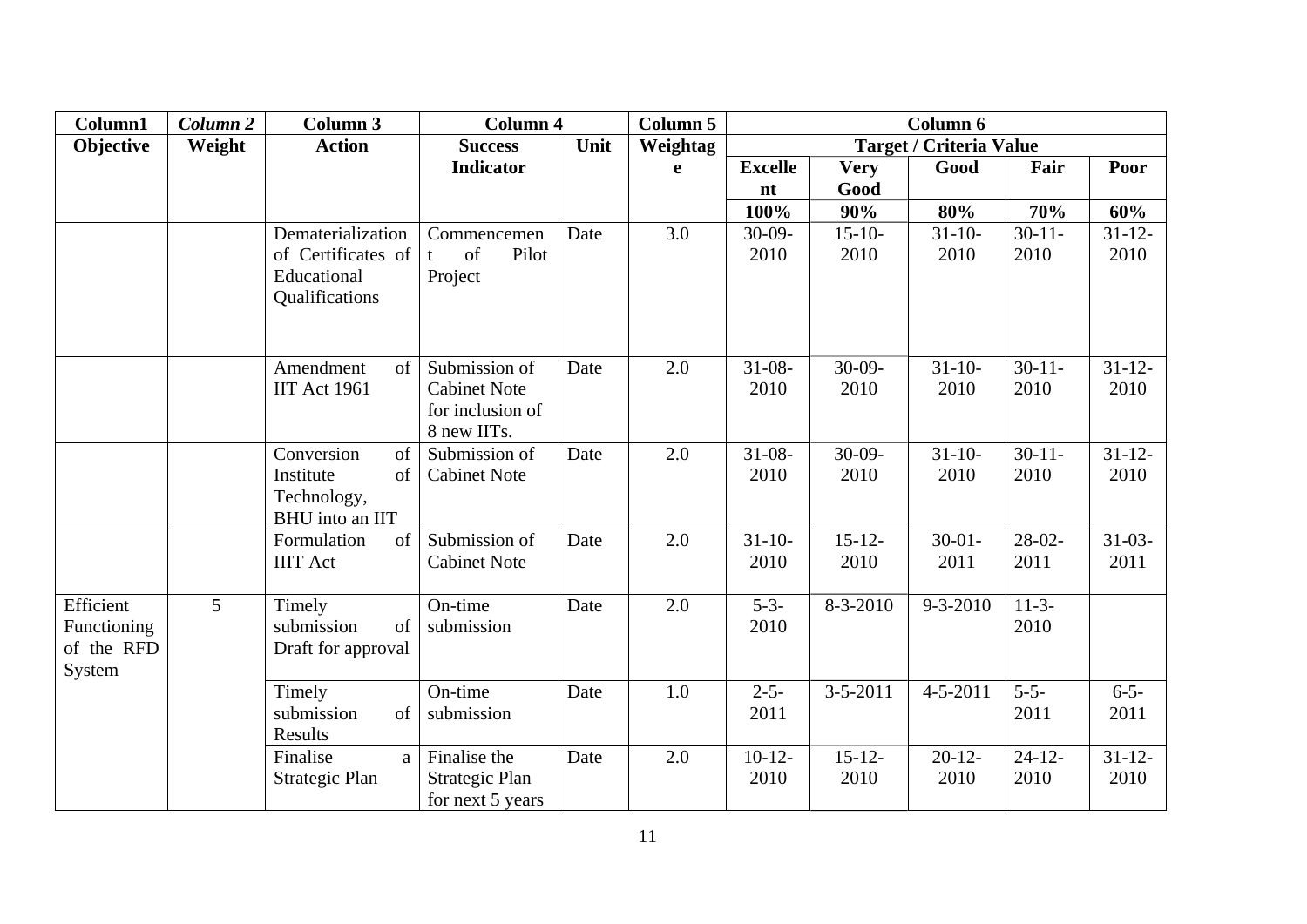| Column1                                                                                                      | Column <sub>2</sub> | Column 3                                                                                                                         | <b>Column 4</b>                                                                                  |      | <b>Column 5</b> | Column 6           |             |                                |                   |                  |
|--------------------------------------------------------------------------------------------------------------|---------------------|----------------------------------------------------------------------------------------------------------------------------------|--------------------------------------------------------------------------------------------------|------|-----------------|--------------------|-------------|--------------------------------|-------------------|------------------|
| Objective                                                                                                    | Weight              | <b>Action</b>                                                                                                                    | <b>Success</b>                                                                                   | Unit | Weightag        |                    |             | <b>Target / Criteria Value</b> |                   |                  |
|                                                                                                              |                     |                                                                                                                                  | Indicator                                                                                        |      | e               | <b>Excelle</b>     | <b>Very</b> | Good                           | Fair              | Poor             |
|                                                                                                              |                     |                                                                                                                                  |                                                                                                  |      |                 | nt                 | Good        |                                |                   |                  |
|                                                                                                              |                     |                                                                                                                                  |                                                                                                  |      |                 | 100%               | 90%         | 80%                            | 70%               | 60%              |
| Improving<br>Internal<br>Efficiency/<br>Responsiven<br>ess/ Service<br>delivery of<br>Ministry<br>Department | 6                   | <b>RFDs</b><br>Develop<br>all<br>for<br>Responsibility<br>Centres<br>(Subordinate<br>Offices, Attached<br>Offices,<br>Autonomous | Percentage of<br>RCs covered                                                                     | $\%$ | 2.0             | 100                | 95          | 90                             | 85                | 80               |
|                                                                                                              |                     | Bodies)<br>Implementation<br>of Sevottam                                                                                         | Create a<br>Sevottam<br>compliant to<br>implement,<br>monitor and<br>review Citizen's<br>Charter | Date | 1.0             | $1 - 10 -$<br>2010 | $5-10-2010$ | $11-10-$<br>2010               | $15 - 10$<br>2010 | $20-10-$<br>2010 |
|                                                                                                              |                     |                                                                                                                                  | Create a<br>Sevottam<br>compliant<br>system to<br>redress and<br>monitor public<br>grievances    | Date | 1.0             | $1 - 10 -$<br>2010 | $5-10-2010$ | $11-10-$<br>2010               | $15-10-$<br>2010  | $20-10-$<br>2010 |
|                                                                                                              |                     |                                                                                                                                  | Independent<br>Audit of<br>Implementation<br>of Citizen's                                        | $\%$ | 1.0             | 100                | 95          | 90                             | 85                | 80               |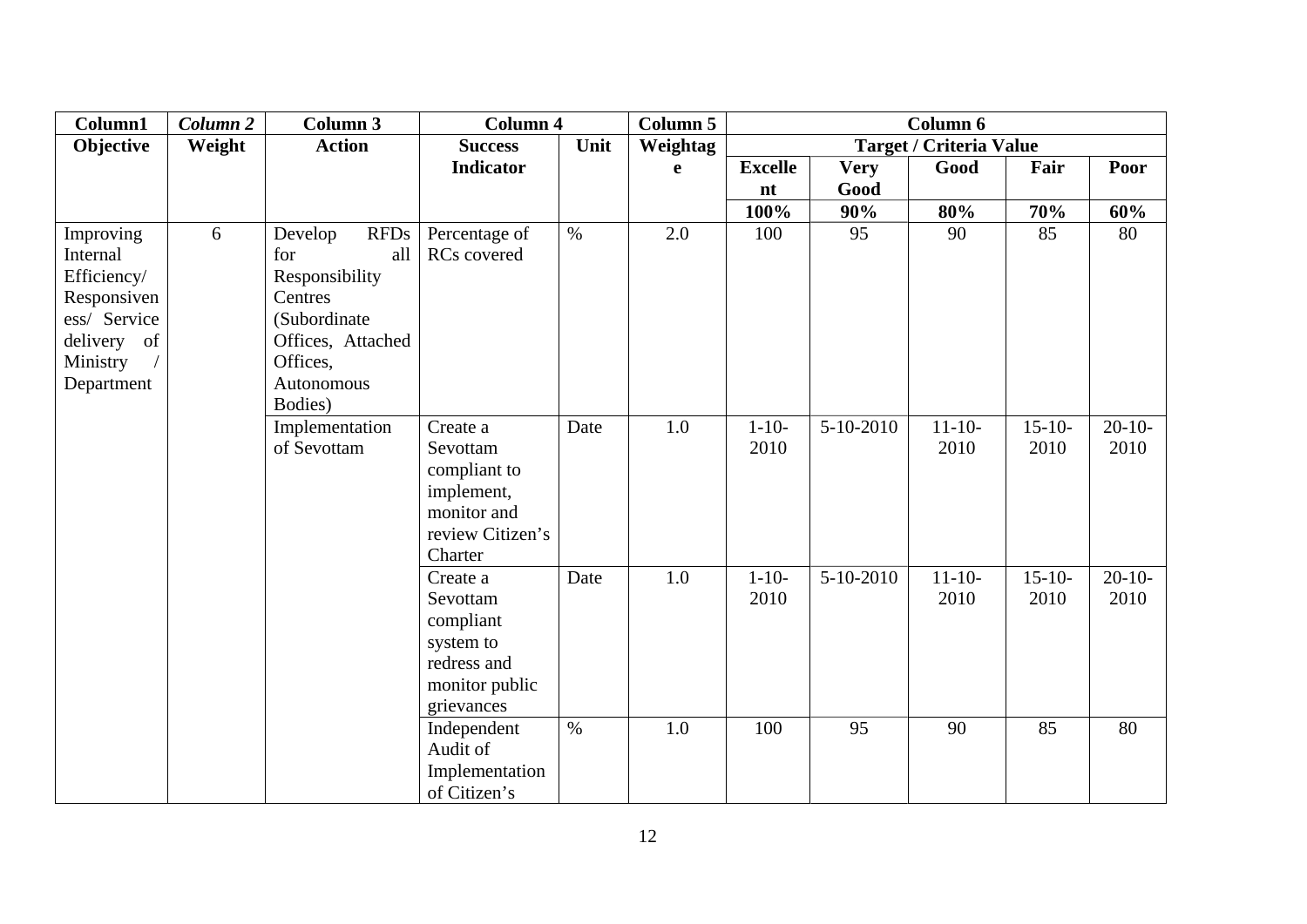| Column1     | Column <sub>2</sub> | <b>Column 3</b>  | <b>Column 4</b>         |      | Column 5 | Column 6       |             |                                |      |      |
|-------------|---------------------|------------------|-------------------------|------|----------|----------------|-------------|--------------------------------|------|------|
| Objective   | Weight              | <b>Action</b>    | <b>Success</b>          | Unit | Weightag |                |             | <b>Target / Criteria Value</b> |      |      |
|             |                     |                  | <b>Indicator</b>        |      | e        | <b>Excelle</b> | <b>Very</b> | Good                           | Fair | Poor |
|             |                     |                  |                         |      |          | nt             | Good        |                                |      |      |
|             |                     |                  |                         |      |          | 100%           | 90%         | 80%                            | 70%  | 60%  |
|             |                     |                  | Charter                 |      |          |                |             |                                |      |      |
|             |                     |                  |                         |      |          |                |             |                                |      |      |
|             |                     |                  | Independent<br>Audit of | $\%$ | $1.0\,$  | 100            | 95          | 90                             | 85   | 80   |
|             |                     |                  |                         |      |          |                |             |                                |      |      |
|             |                     |                  | implementation          |      |          |                |             |                                |      |      |
|             |                     |                  | of public               |      |          |                |             |                                |      |      |
|             |                     |                  | grievance               |      |          |                |             |                                |      |      |
|             |                     |                  | redressal system        |      |          |                |             |                                |      |      |
| Ensuring    | $\mathbf{1}$        | Timely           | Percentage of           | $\%$ | 0.5      | 100            | 90          | 80                             | 70   | 60   |
| compliance  |                     | submission<br>of | <b>ATNs</b>             |      |          |                |             |                                |      |      |
| the<br>to   |                     | ATNS on Audit    | submitted               |      |          |                |             |                                |      |      |
| Financial   |                     | Paras of C&AG    | within due date         |      |          |                |             |                                |      |      |
| Accountabil |                     |                  | (4 months) from         |      |          |                |             |                                |      |      |
| ity         |                     |                  | date of                 |      |          |                |             |                                |      |      |
| Framework   |                     |                  | presentation of         |      |          |                |             |                                |      |      |
|             |                     |                  | Report to               |      |          |                |             |                                |      |      |
|             |                     |                  | Parliament by           |      |          |                |             |                                |      |      |
|             |                     |                  | CAG during the          |      |          |                |             |                                |      |      |
|             |                     |                  | year                    |      |          |                |             |                                |      |      |
|             |                     | Timely           | Percentage of           | $\%$ | 0.5      | 100            | 90          | 80                             | 70   | 60   |
|             |                     | submission<br>of | ATRs submitted          |      |          |                |             |                                |      |      |
|             |                     | ATRs to the PAC  | within due date         |      |          |                |             |                                |      |      |
|             |                     | Sectt. On PAC    | (6 months) from         |      |          |                |             |                                |      |      |
|             |                     | Reports          | date of                 |      |          |                |             |                                |      |      |
|             |                     |                  | presentation of         |      |          |                |             |                                |      |      |
|             |                     |                  | Report to               |      |          |                |             |                                |      |      |
|             |                     |                  | Parliament by           |      |          |                |             |                                |      |      |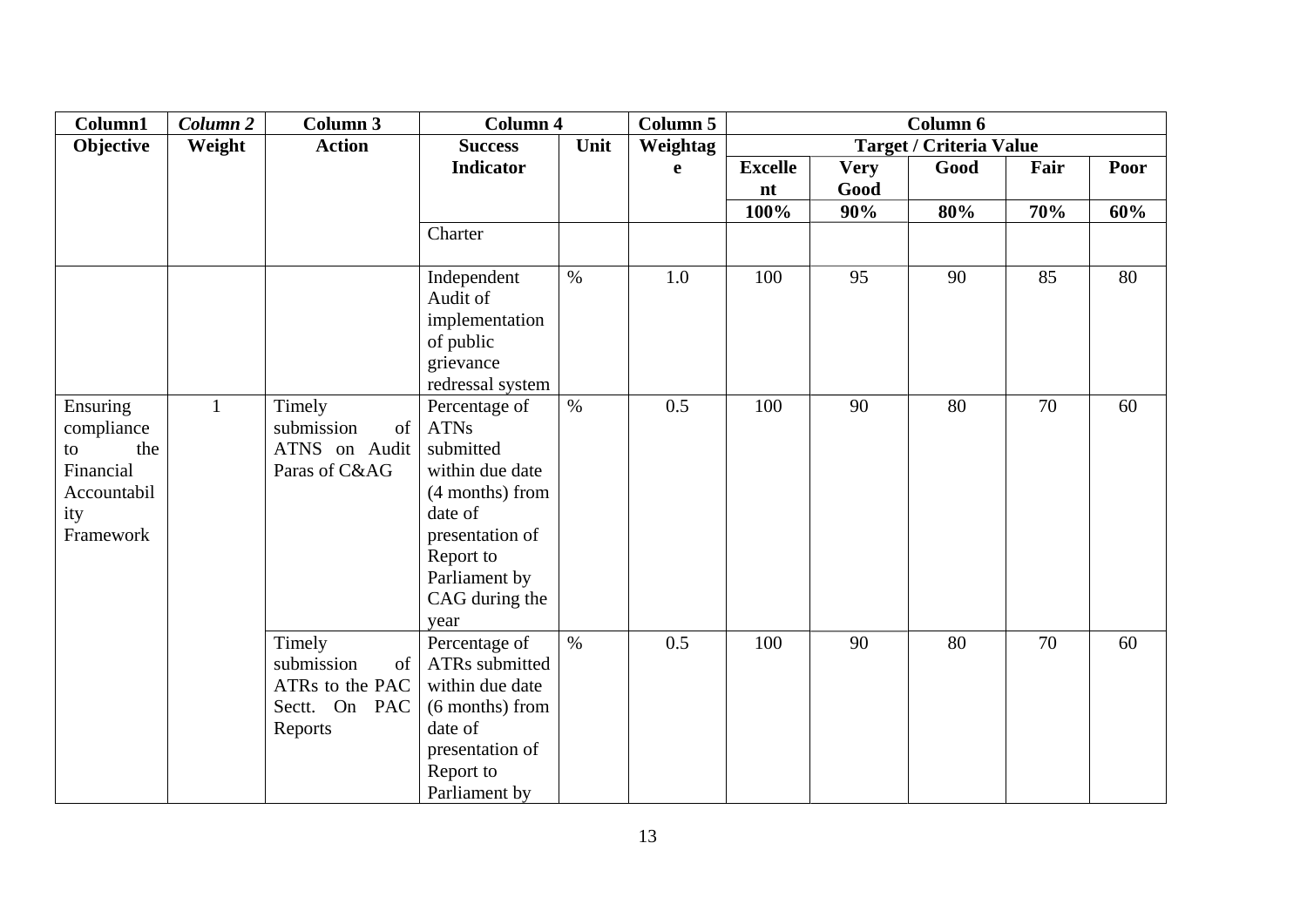| Column1   | Column 2 | Column 3          | Column 4         |      | <b>Column 5</b> | Column 6       |             |                                |      |      |
|-----------|----------|-------------------|------------------|------|-----------------|----------------|-------------|--------------------------------|------|------|
| Objective | Weight   | <b>Action</b>     | <b>Success</b>   | Unit | Weightag        |                |             | <b>Target / Criteria Value</b> |      |      |
|           |          |                   | <b>Indicator</b> |      | e               | <b>Excelle</b> | <b>Very</b> | Good                           | Fair | Poor |
|           |          |                   |                  |      |                 | nt             | Good        |                                |      |      |
|           |          |                   |                  |      |                 | 100%           | 90%         | 80%                            | 70%  | 60%  |
|           |          |                   | PAC during the   |      |                 |                |             |                                |      |      |
|           |          |                   | year             |      |                 |                |             |                                |      |      |
|           |          | Early disposal of | Percentage of    | $\%$ | 0.5             | 100            | 90          | 80                             | 70   | 60   |
|           |          | pending ATNs on   | outstanding      |      |                 |                |             |                                |      |      |
|           |          | Audit Paras of    | ATNs disposed    |      |                 |                |             |                                |      |      |
|           |          | C&AG<br>Report    | off during the   |      |                 |                |             |                                |      |      |
|           |          | presented<br>to   | year             |      |                 |                |             |                                |      |      |
|           |          | parliament before |                  |      |                 |                |             |                                |      |      |
|           |          | 31.3.2010         |                  |      |                 |                |             |                                |      |      |
|           |          | Early disposal of | Percentage of    | $\%$ | 0.5             | 100            | 90          | 80                             | 70   | 60   |
|           |          | pending ATRs on   | outstanding      |      |                 |                |             |                                |      |      |
|           |          | PAC<br>Reports    | ATRs disposed    |      |                 |                |             |                                |      |      |
|           |          | presented<br>to   | off during the   |      |                 |                |             |                                |      |      |
|           |          | Parliament before | year             |      |                 |                |             |                                |      |      |
|           |          | 31.3.2010         |                  |      |                 |                |             |                                |      |      |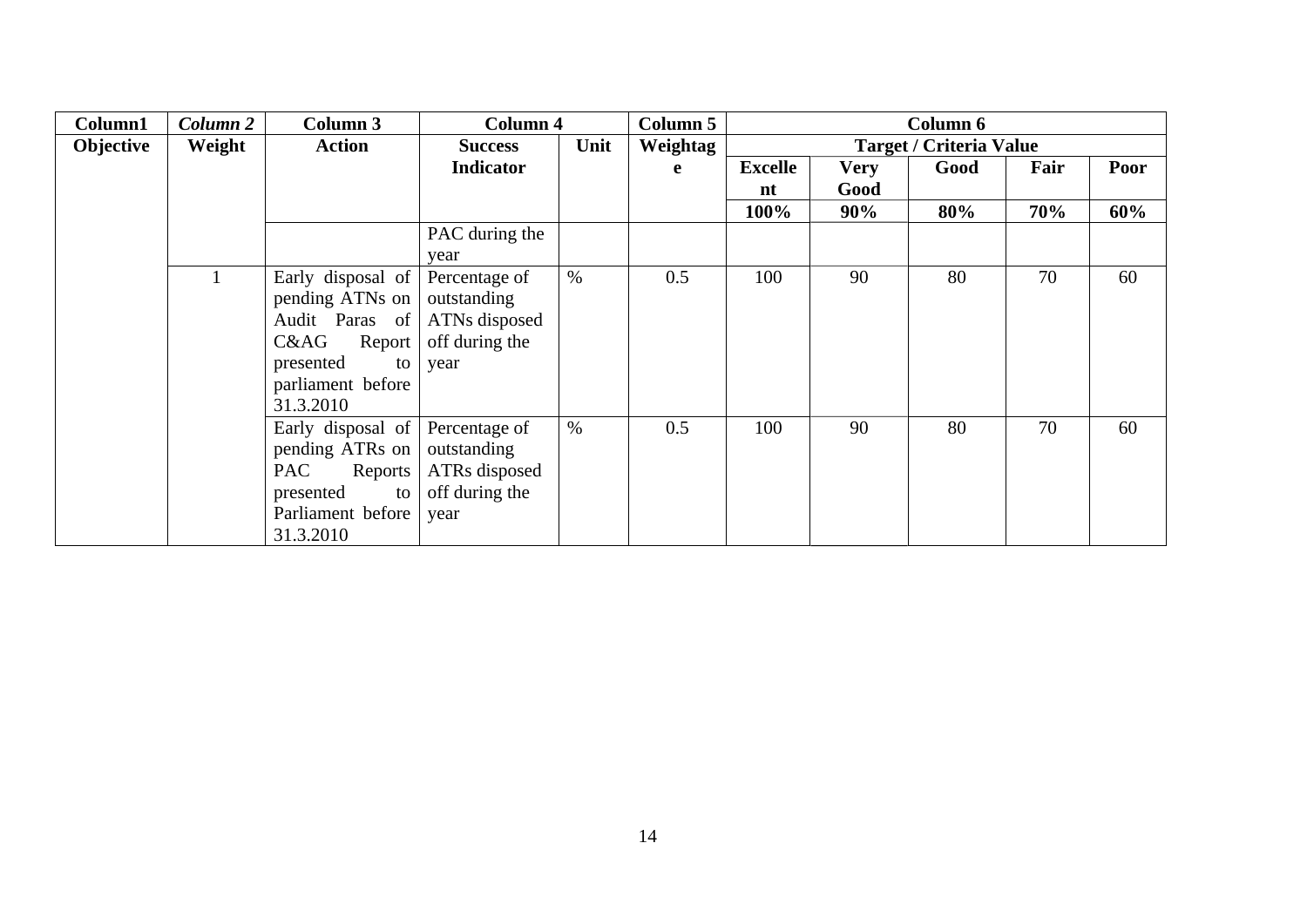# **Section – 3: TREND VALUES**

## **The trend Value is not relevant in this RFD as most of the initiatives proposed are altogether new for achievement of the stated objectives.**

| Objective                                        | <b>Action</b>                                                                                                 | <b>Success</b><br><b>Indicator</b>                                                              | Unit           | <b>Actual</b><br><b>Value for</b><br><b>FY 08/09</b> | <b>Actual Value</b><br>for FY 09/10 | <b>Target</b><br><b>Value for</b><br>FY 10/11 | Projected<br><b>Value for FY</b><br>11/12 | Projected<br><b>Value for FY</b><br>12/13 |
|--------------------------------------------------|---------------------------------------------------------------------------------------------------------------|-------------------------------------------------------------------------------------------------|----------------|------------------------------------------------------|-------------------------------------|-----------------------------------------------|-------------------------------------------|-------------------------------------------|
| Expansion of<br>access to<br>Higher<br>Education | Consolidation of 6 new<br><b>IITs</b>                                                                         | Commencement<br>of Post graduate<br>research<br>and<br>courses                                  |                |                                                      | 40                                  | 75                                            | 100                                       |                                           |
|                                                  | Operationalisation of 4<br>new IIMs of the first<br>phase                                                     | Commencement<br>of Post graduate<br>programme                                                   |                |                                                      |                                     | 140                                           | 280                                       |                                           |
| Equity /<br>Inclusion                            | of<br>Implementation<br>Educational<br>Central<br>Institutions(Reservation<br>Admission)<br>Act<br>in<br>2006 | 36%<br>Average<br>expansion<br>in<br>capacity in each<br>Central<br>Educational<br>Institutions |                | 9%<br>expansion                                      | 9%<br>expansion                     | 9%<br>expansion                               |                                           |                                           |
| Quality<br>Enhancement                           | Scheme for<br>Apprenticeship<br>Training                                                                      | Graduate<br>Engineers<br>trained                                                                | <b>Numbers</b> | 58877                                                | 43779                               | 70000                                         | 70000                                     | -----                                     |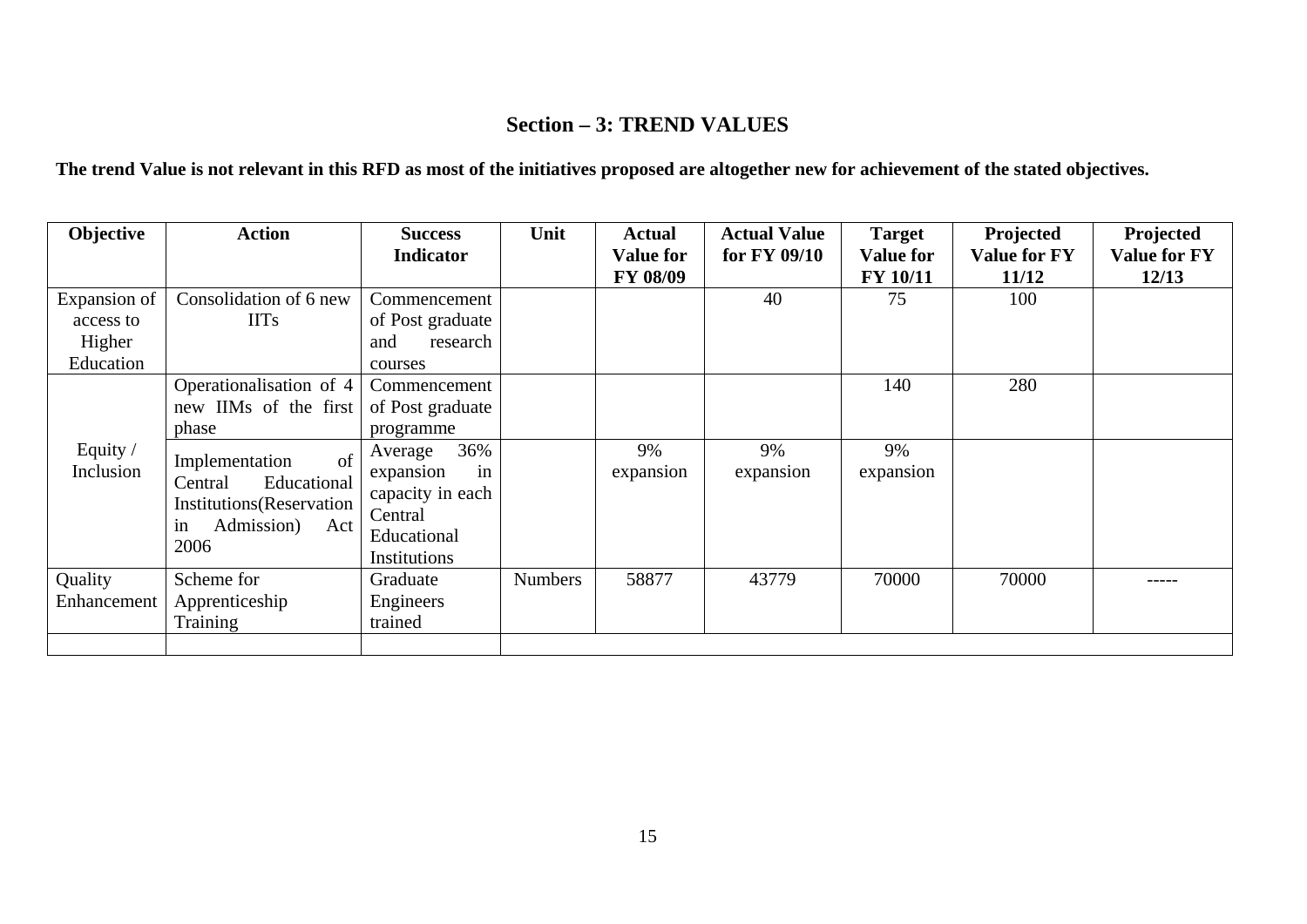### **Section 4**

### **Description and Definition of Success Indicators and proposed measurement methodology**

Higher education is of vital importance for the country, as it is a powerful tool to build knowledge-based society of the 21st Century. Improvement of access along with equity and excellence, the adoption of state-specific strategies, enhancing the relevance of higher education through curriculum reforms, vocationalisation, networking and information technology and distance education along with reforms in governance structures are some of the main policy initiatives of the higher education sector. The other important policy initiatives in higher education are programmes for general development of universities and colleges; special grants for the construction of hostels for women; scholarships to students, scheme to provide interest subsidy on educational loans for professional courses to ensure that nobody is denied professional education because he or she is poor and making interventions to attract and retain talent in the teaching profession in the higher and technical education. Emphasis has been laid on expansion with equity, use of Information & Communication Technology (ICT) and promotion of quality education.

India is a nation of young people - out of a population of above 1.1 billion, 672 million people are in the age-group 15 to 64 years, which is usually treated as the "working age population". It is predicted that India will see a sharp decline in the dependency ratio over the next 30 years, which will constitute a major demographic dividend for India. In the year 2001, 11% of population of the country was in age group of 18-24 years which is expected to go up to more than 12% by the end of XI th Five Year Plan. This large population should be considered as an invaluable asset of human resources and should be provided the necessary skills so as to empower them to contribute to our national economy as also to the development of the entire world.

In order to reap benefits of this demographic dividend; access, equity and quality have been major concerns of the Government in the higher education sector. Need has been felt that Gross Enrolment Ratio in higher education, which is 12.4% (as per 2006-07 provisional data) should be raised to a significant level in a time bound manner. In the XIth Five Year Plan (2007-2012), the funding for higher education has been increased by almost ten times over the expenditure incurred in the previous Xth Five Year Plan and the Department of Higher Education expects to raise the GER to 15% by the end of the XIth Five Year Plan in 2012. As on 31.12.2009, there are 504 Universities and University level Institutions - 243 State Universities, 53 State Private Universities, 40 Central Universities, 130 Deemed Universities, five Institutions established under various State legislations and 33 Institutions of National Importance established by Central Legislation and 5 institutions established under various State legislations. In addition, there are 25,951 colleges including around 2,565 colleges for women. However, many more universities and colleges will need to be opened with public and private funding while ensuring equity and excellence. Ways will also have to be found to provide increased funding for higher education, including innovative models of public-private partnership to seek private participation in higher education, without compromising on equity and excellence.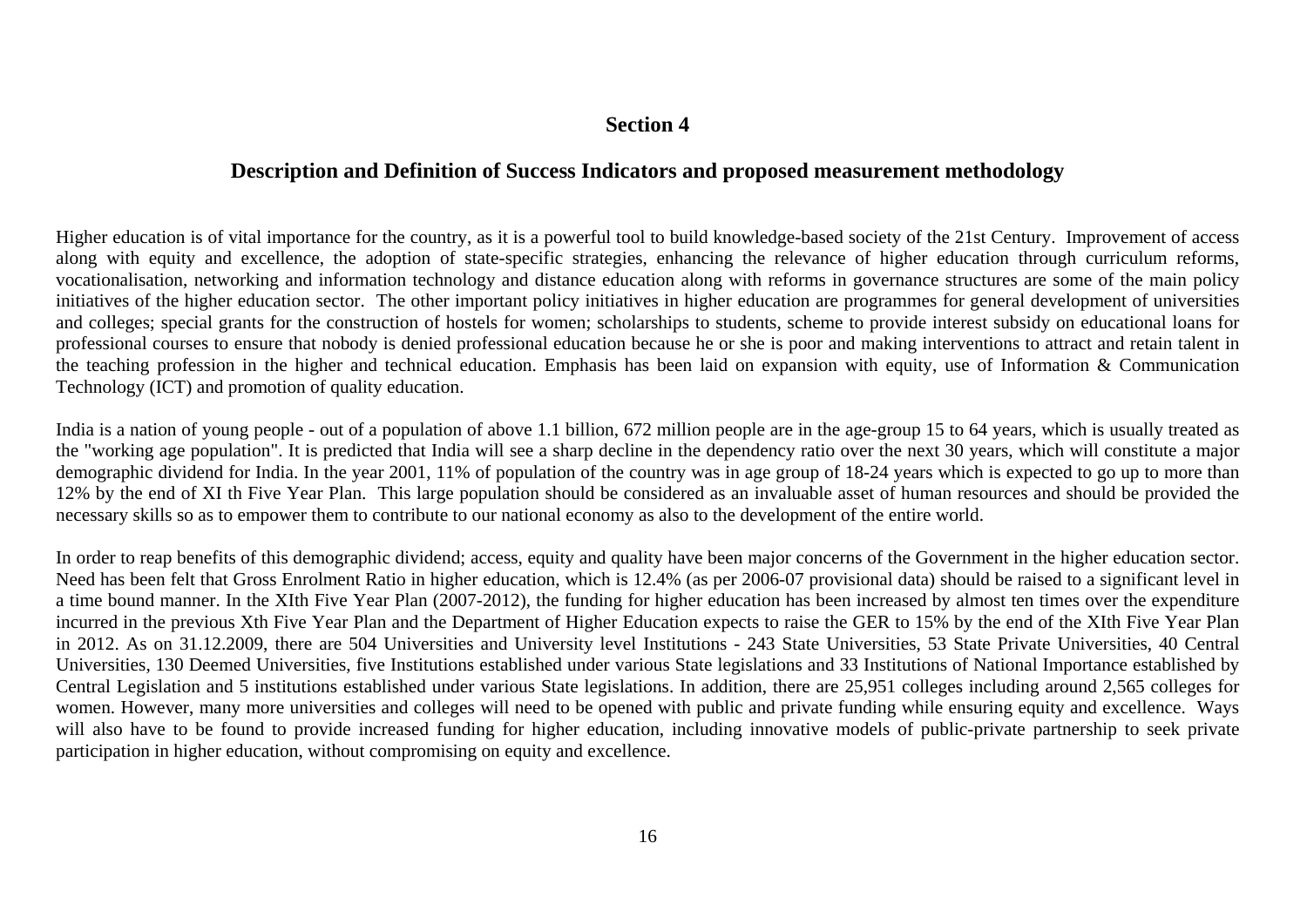In order to increase access, the Department of Higher Education has made efforts to have at least one Central University of national character in each State of our Union. In the area of technical and professional education, 8 new Indian Institutes of Technology and 8 new Indian Institutes of Management, 20 new Indian Institutes of Information Technology and 10 National Institutes of Technology are being set up and work has started in this direction. Apart from these, 5 Indian Institutes of Science Education and Research (IISERs) and 2 Schools of Planning and Architecture have also been established. Department of Higher Education also plans to assist the State Governments in establishing 374 new Degree Colleges, one each in educationally backward districts of our country as also in establishing about 1000 new Polytechnics. A process of academic reforms has also been initiated which includes the introduction of the semester system, regular upgradation and updating of syllabi, introduction of the choice-based credit system, which allows students to pick and choose courses to earn credit, mandatory assessment and accreditation, etc. Apart from incentivising the State Governments to make investments for new institutions of higher learning, the Department is also incentivising them to improve the infrastructure of the existing institutions, along with ushering of educational reforms.

The Information & Communication Technology (ICT) revolution worldwide has facilitated ready access to wide information and diverse knowledge. Our institutions of higher learning also need to create and protect intellectual property. A National Mission on Education through ICT has already been launched on 3rd February 2009 which will cost nearly Rs.5000 crores in the next three years and will provide internet connectivity to over 20,000 degree colleges and over 10,000 departments in the Universities.

An important challenge before us in the higher education sector is to bring Governance Reforms not only in the institutions of higher learning but also in the regulatory structures of the higher education system. There is also a challenge of maintaining quality and excellence while ensuring rapid expansion of the higher education system. The higher education system is also faced with the challenge to attract and retain good faculty in adequate numbers to meet the demand of the rapidly expanding higher education system. Efforts also need to be made to restore the respect for teaching profession and the status of the teacher must come first and above everyone in the society as has been the tradition of our country.

The description of Success Indicators of the Results Framework Document are as follows:-

| S. No | <b>Success Indicator</b>   |        |       | <b>Description/Definition</b>                                                                                           |
|-------|----------------------------|--------|-------|-------------------------------------------------------------------------------------------------------------------------|
|       | of<br>Setting<br>up<br>new |        |       | Central   In order to increase access with quality, the Department has set up 16 new Central Universities under Central |
|       | Universities               |        |       | Universities Act, 2009. These universities have been set up in each of such States which did not have a                 |
|       |                            |        |       | Central University (except Goa). In Jammu & Kashmir, there are two universities one in Kashmir Division                 |
|       |                            |        |       | and another in Jammu Division. In Madhya Pradesh, Chhatisgarh and Uttarakhand the existing State                        |
|       |                            |        |       | Universities at Sagar, Bilaspur and Garhwal have been upgraded as Central Universities                                  |
|       | subsidy<br>Interest        | scheme | on    | Government of India has approved a new Central Sector Scheme to provide full interest subsidy during the                |
|       | Education<br>Loan          | for    | needv | period of moratorium on loans taken by students belonging to economically weaker sections from scheduled                |
|       | students                   |        |       | banks under the Educational Loan Scheme of the Indian Banks' Association for pursuing any of the                        |
|       |                            |        |       | approved courses of studies in technical and professional streams from recognized institutions in India.                |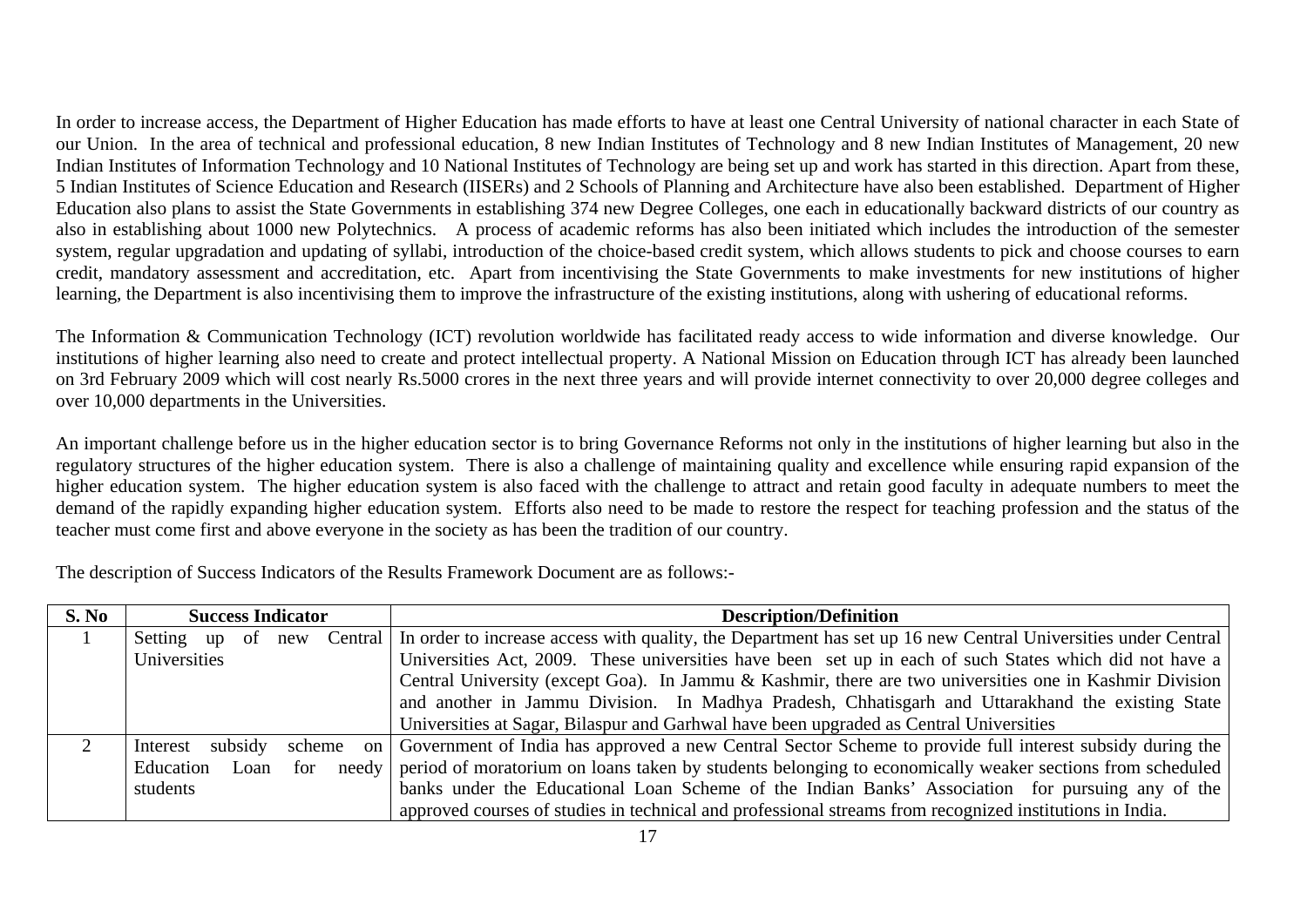| $\overline{3}$  | <b>Establishing National Education</b><br><b>Finance Corporation</b>                                                                                                                                                           | Government is considering a proposal to set up a National Education Finance Corporation to refinance the<br>educational loans provided by banks and other financial institutions and for development of infractusture of<br>educational institutions.                                                                                                                                                                                                                                                                                                                                                                                                                                                                                                                                                                                                                                                                                                                                             |
|-----------------|--------------------------------------------------------------------------------------------------------------------------------------------------------------------------------------------------------------------------------|---------------------------------------------------------------------------------------------------------------------------------------------------------------------------------------------------------------------------------------------------------------------------------------------------------------------------------------------------------------------------------------------------------------------------------------------------------------------------------------------------------------------------------------------------------------------------------------------------------------------------------------------------------------------------------------------------------------------------------------------------------------------------------------------------------------------------------------------------------------------------------------------------------------------------------------------------------------------------------------------------|
| $\overline{4}$  | Removal of regional imbalances<br>by establishing of Model Degree<br>Colleges in 374 identified<br>educationally backward districts                                                                                            | UGC undertook a survey for identifying educationally backward districts of the country where GER is less<br>the national average. They have identified 374 such districts. The Department has now decided to set up<br>model colleges in these backward districts subject to the submission of the proposal by the respective State<br>Governments. This is a part of policy of the Government for access, participation and expansion of higher<br>education.                                                                                                                                                                                                                                                                                                                                                                                                                                                                                                                                    |
| $5\overline{)}$ | Setting up of 7 IIMs and 8 IITs                                                                                                                                                                                                | Technical work force needs high level of knowledge and skills to deal with the fast changing technologies in<br>order to successfully complete in the global labour market. In order to increase access to the professional and<br>technical education, the Department has decided to set 7 new IIMs and 8 new IITs in different parts of the<br>country.                                                                                                                                                                                                                                                                                                                                                                                                                                                                                                                                                                                                                                         |
| 6               | Setting up of 10 new NITs, $20$<br><b>IIITs</b>                                                                                                                                                                                | In addition to existing 20 National Institutes of Technology (NITs) with an annual intake capacity of about<br>15,000 in engineering and related subjects, 10 more NITs have been approved under the XI Plan and will be<br>set up in Arunachal Pradesh, Manipur, Meghalaya, Mizoram, Nagaland, Goa (which will also cater to UTs of<br>Daman and Diu, Dadra and Nagar Haveli and Lakshadweep), Puducherry (which will also cater to Anadman<br>and Nicobar Islands) Sikkim, Delhi (which will also cater to Chandigarh) and Uttarakhand. The concerned<br>State/UTs are in the process of identifying suitable land for the institutions. Planning Commission has<br>already accorded 'in-principle' approval for twenty new Indian Institutes of Information Technology (IIITs)<br>in PPP mode during the XI Plan which will be high quality autonomous institutions specializing in IT<br>applications in one or more domain areas, to be set up in partnerships with the States and industry. |
| $\overline{7}$  | Financial assistance for setting<br>of<br>polytechnics,<br>new<br>up<br>upgrading<br>of<br>existing<br>polytechnics<br>and<br>skill<br>development of population in<br>adjoining<br>areas<br>through<br>community polytechnics | In pursuance of Hon'ble Prime Minister's Independence Day speech on $15th$ August 2007 announcing the<br>launch of a Mission on Vocational Education and Skill Development, Planning Commission had proposed<br>that the Skill Development Mission would comprise four Sub-Missions including one on Polytechnics. The<br>Sub-Mission on Polytechnics as proposed by the Planning Commission was supposed to have the following<br>components during the XIth Plan period; (i) Establishment of New Polytechnics, (ii) Strengthening of<br>Existing Polytechnics (iii) Expansion of Community Polytechnic Scheme, (iv) support to Engineering<br>Colleges for Diploma Courses and (v) Construction of Women's Hostel in Polytechnics                                                                                                                                                                                                                                                              |
| 8               | Implementation of the Scheme<br>for Integrating Differently Abled<br>Persons in the mainstream of<br>Technical<br>Vocational<br>and<br>Education Implementation of the                                                         | The Persons with Disabilities (Equal Opportunites, Protection of Rights and Full Participation) Act, 1995<br>provides for free education to the disabled children till attaining the age of 18 years, to promote integration of<br>students, disabilities in normal schools to equip the special school for children with disabilities with<br>vocational training activities. The Department of Higher Education through various organizations like UGC,<br>Central Universities, AICTE have taken several initiatives to promote higher/professional education among                                                                                                                                                                                                                                                                                                                                                                                                                            |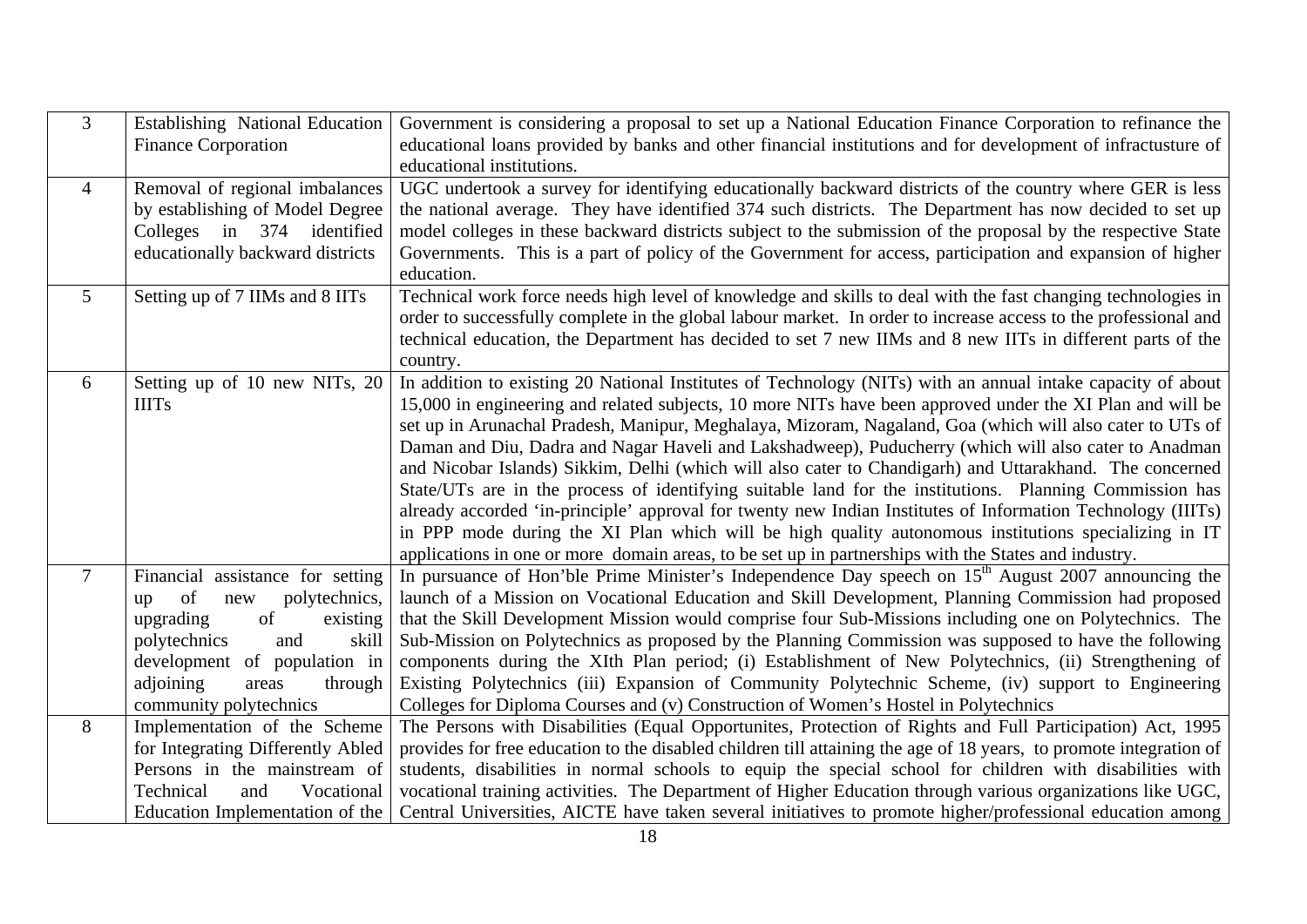|    | Scheme<br>Integrating<br>for<br>Differently Abled Persons in the                                          | the persons with disabilities. These initiative include providing, enabling environment, human resource<br>development and promoting higher education to the persons with disabilities                                                                                                                                                                                                                                                                                                                                                                                                                                                                                                                                                                        |
|----|-----------------------------------------------------------------------------------------------------------|---------------------------------------------------------------------------------------------------------------------------------------------------------------------------------------------------------------------------------------------------------------------------------------------------------------------------------------------------------------------------------------------------------------------------------------------------------------------------------------------------------------------------------------------------------------------------------------------------------------------------------------------------------------------------------------------------------------------------------------------------------------|
|    | mainstream of Technical and<br><b>Vocational Education</b>                                                |                                                                                                                                                                                                                                                                                                                                                                                                                                                                                                                                                                                                                                                                                                                                                               |
| 9  | Implementation<br>of<br>Central<br>Educational<br>Institutions<br>(Reservation in Admission) Act,<br>2006 | In accordance with the CEI (Reservation in Admission) Act, 2006, 27% reservation is to be provided to<br>students from OBC category in educational institutions. In order to implement the Government policy. The<br>annual capacity of these institutions is to be enhanced by 54% to fill up the reservation quota for OBCs<br>without adversely affecting the distribution of seats for the other category of students. Therefore, every year<br>all the Central Educational Institutions have to enhance their annual capacity.                                                                                                                                                                                                                           |
| 10 | Setting<br>of<br>Innovative<br>up<br>Universities<br>Review of<br>and<br><b>Research Councils</b>         | In order to improve quality of the education, the Department has decided to set up Innovation Universities<br>aiming at world class standards to attract talent to these universities to enable the knowledge talent around the<br>world to cluster in the universities proposed to be developed as Global Centres of Innovations. Government<br>has also decided to review the existing Research Councils viz. ICHR, ICPR, ICSSR, IIAS to discuss their<br>relevance and performance and also suggest measures steps to be taken for improvement.                                                                                                                                                                                                            |
| 11 | Implementation of Technical<br><b>Education Quality Improvement</b><br>Programme-(TEQUIP) II              | In order to enhance the quality in Technical Education, Department has implemented a Technical Quality<br>Improvement Programme with the assistance from the World Bank to improve the quality of education and<br>enhance the capacities of the technical institutions to become dynamic, demand-driven, quality conscious and<br>competitive at national and international levels. The proposed reforms include faculty development,<br>examination reforms, regular curriculum revision, introduction of semester system, focus on research and<br>giving autonomy with the accountability.                                                                                                                                                                |
| 12 | <b>Establishment of NCHER</b>                                                                             | On the basis of recommendations of Prof. Yashpal Committee and the National Knowledge Commission,<br>Government has decided to establish National Commission for Higher Education & Research as an<br>overarching body to preserve standards and to facilitate and coordinate measures to ensure access, inclusion<br>and quality of higher education.                                                                                                                                                                                                                                                                                                                                                                                                        |
| 13 | Digitisation<br>of<br>Copyright<br>document                                                               | Copyright documents will be digitalized by the Department to facilitate common man to access them.                                                                                                                                                                                                                                                                                                                                                                                                                                                                                                                                                                                                                                                            |
| 14 | Dematerialization of Certificates<br>of Educational Qualifications                                        | The Government is contemplating the establishment of a national database of academic qualifications created<br>and maintained in an electronic format by an identified, registered depository. This would provide immense<br>benefit to institutions, students and alumni and employers by enabling online access of academic<br>qualifications, eliminating the need for persons to approach educational institutions for obtaining transcripts<br>or for verification as well as reduce the need for institutions to preserve records related to academic<br>performance of students for number of years. The system could also eliminate fraudulent practices such as<br>forging of certificates and mark sheets through facilitating online verification. |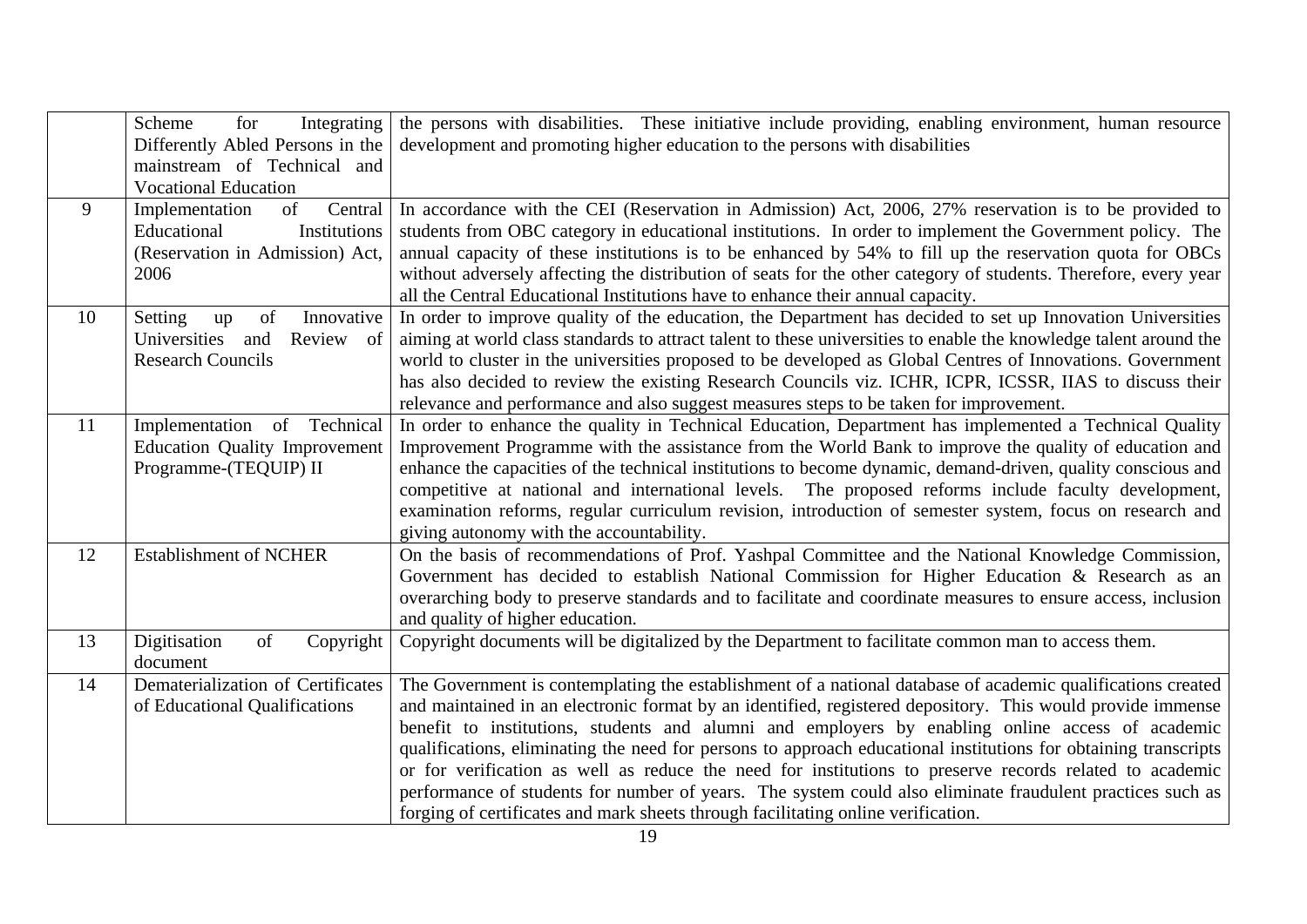An important feature in the growth of GER would be the participation of private sector in the higher education sector. A number of educational reforms, particularly relating to governance issues, are being undertaken so that while on the one hand, private participation is encouraged on the other hand, quality is also maintained by making accreditation and assessment mandatory for all institutions instead of the present system of voluntary accreditation. Scheme of scholarships and interest subsidy on educational loans, have also been launched so that talented students are not denied opportunity to pursue higher education because of financial constraints.

### **The Acronyms used in this document are as under:-**

| <b>AICTE</b> | All India Council for Technical Education    |
|--------------|----------------------------------------------|
| AMU          | <b>Aligarh Muslim University</b>             |
| <b>CCEA</b>  | <b>Cabinet Committee on Economic Affairs</b> |
| <b>CICT</b>  | <b>Central Institute of Classical Tamil</b>  |
| EFC          | <b>Expenditure Finance Committee</b>         |
| FO           | <b>Finance Officer</b>                       |
| <b>GATE</b>  | Graduate Aptitude Test in Engineering        |
| <b>GER</b>   | <b>Gross Enrolment Ratio</b>                 |
| HEI          | <b>Higher Educational Institutions</b>       |
| <b>ICHR</b>  | <b>Indian Council for Human Research</b>     |
| <b>ICPR</b>  | Indian Council for Philosophical Research    |
| ICSSR        | Indian Council of Social Science Research    |
| <b>ICT</b>   | Information & Communication & Technology     |
| <b>IIAS</b>  | Indian Institute of Advance Studies          |
| <b>IIITs</b> | Indian Institutes of Information Technology  |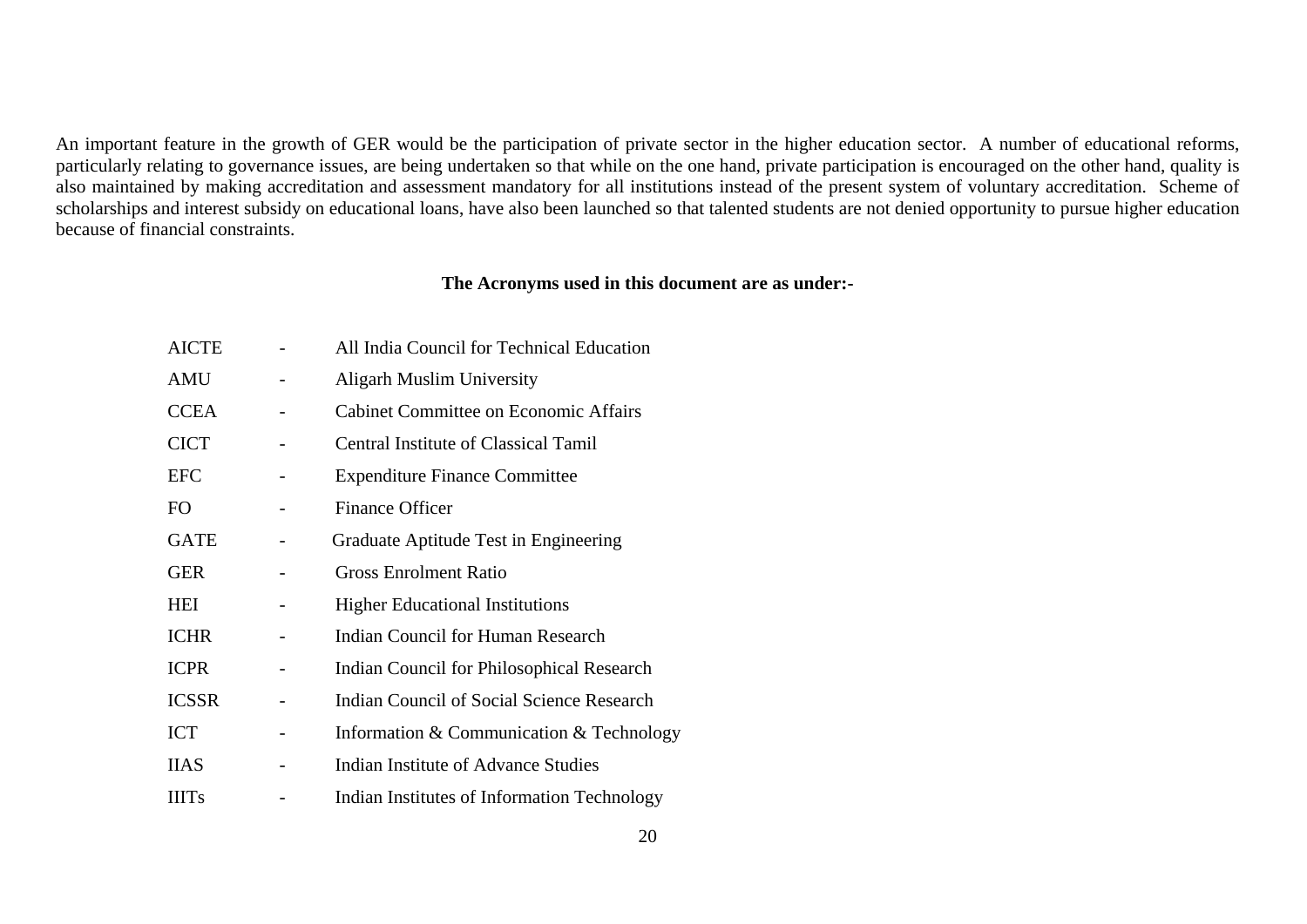| <b>IIM</b>    |                              | Indian Institute of Management                                   |
|---------------|------------------------------|------------------------------------------------------------------|
| <b>IISERs</b> | $\overline{a}$               | Indian Institute of Scientific Education and Research            |
| <b>IIT</b>    | $\overline{\phantom{0}}$     | Indian Institute of Technology                                   |
| <b>MOA</b>    | -                            | Memorandum of Association                                        |
| <b>NCHER</b>  | $\qquad \qquad -$            | National Council for Higher Education and Research               |
| <b>NIT</b>    | $\overline{\phantom{0}}$     | National Institute of Technology                                 |
| <b>NTM</b>    | $\qquad \qquad -$            | <b>National Translation Mission</b>                              |
| <b>OBC</b>    | -                            | <b>Other Backward Classes</b>                                    |
| <b>PAC</b>    | $\overline{\phantom{0}}$     | Project Approval Committee                                       |
| PGP           | $\qquad \qquad \blacksquare$ | Postgraduate Programme in Management                             |
| <b>TEQIP</b>  | $\overline{\phantom{0}}$     | <b>Technical Education Quality Improvement Programme</b>         |
| <b>UGC</b>    | $\overline{\phantom{a}}$     | <b>University Grants Commission</b>                              |
| <b>UNESCO</b> |                              | United Nations Educational, Scientific and Cultural Organization |

The success indicators in Table I are basically steps which are to be taken towards achieving the action point listed, which put together will result in the larger objectives identified by the Department of Higher Education i.e. (1) Access, Participation and Expansion, (2) Equity and Inclusion (3) Quality enhancement and (4) Governance Reforms. The measurement methodology is also simple, such as start of academic operation by new Institutions (under Expansion), achievement of percentage of OBC reservation (under Equity). Action points listed under Quality Enhancement and Governance Reforms are not quantifiable but target dates have been given in the document for each such action point.